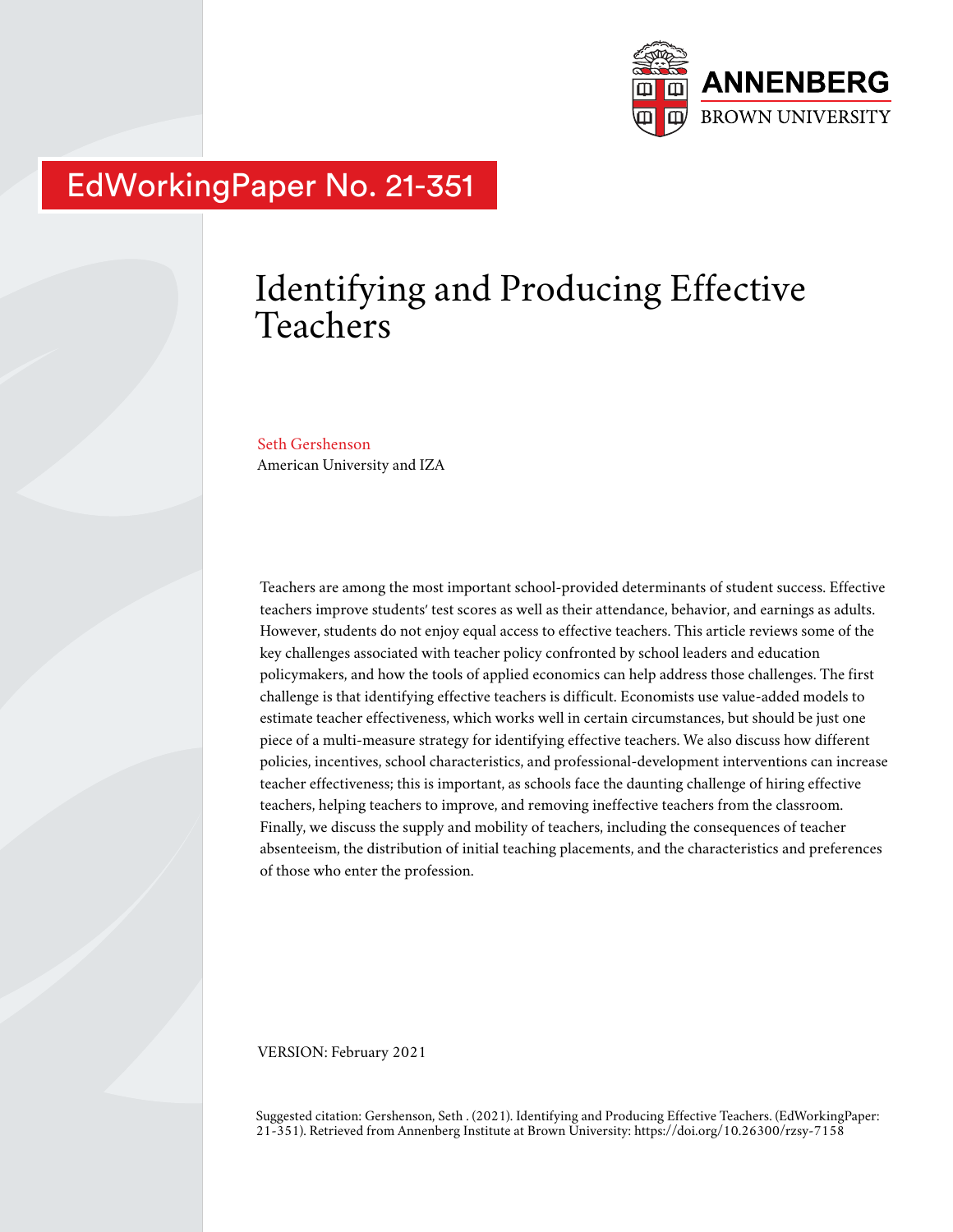### **Identifying and Producing Effective Teachers**

Seth Gershenson American University and IZA

4400 Massachusetts Ave NW Washington, DC 20016

gershens@american.edu

## ABSTRACT:

Teachers are among the most important school-provided determinants of student success. Effective teachers improve students' test scores as well as their attendance, behavior, and earnings as adults. However, students do not enjoy equal access to effective teachers. This article reviews some of the key challenges associated with teacher policy confronted by school leaders and education policymakers, and how the tools of applied economics can help address those challenges. The first challenge is that identifying effective teachers is difficult. Economists use value-added models to estimate teacher effectiveness, which works well in certain circumstances, but should be just one piece of a multi-measure strategy for identifying effective teachers. We also discuss how different policies, incentives, school characteristics, and professional-development interventions can increase teacher effectiveness; this is important, as schools face the daunting challenge of hiring effective teachers, helping teachers to improve, and removing ineffective teachers from the classroom. Finally, we discuss the supply and mobility of teachers, including the consequences of teacher absenteeism, the distribution of initial teaching placements, and the characteristics and preferences of those who enter the profession.

JEL Codes: I2

Keywords: teacher supply, teacher effectiveness, incentive pay, value-added models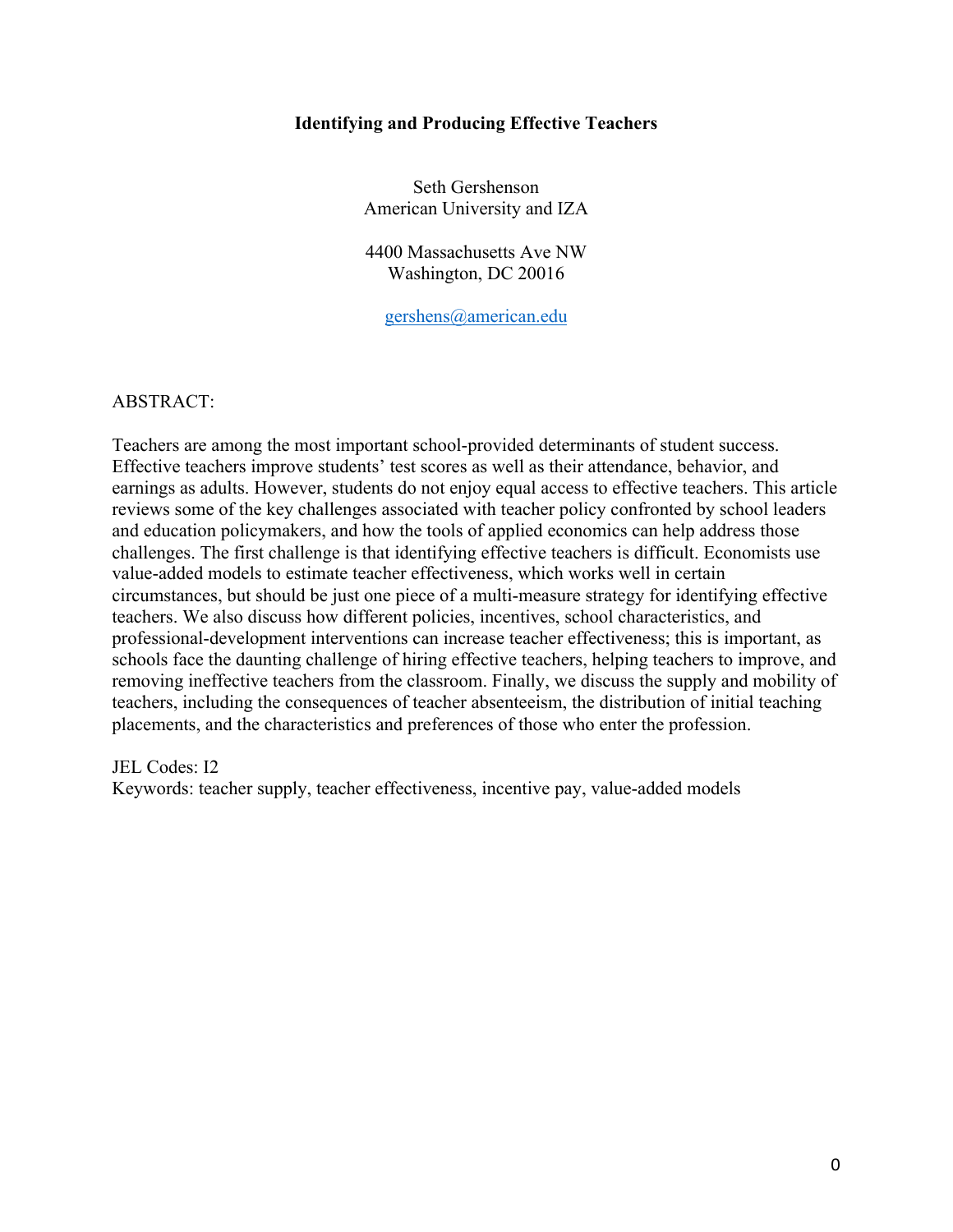#### **1. Introduction**

*Human capital* refers to the set of skills that enable one to create value. Economists have long recognized the importance of human capital, though formal study of the topic was popularized relatively recently by the publication of Gary Becker's eponymous book (1980). Formal schooling is an obvious, important, and easily measurable form of human capital that increases one's earning potential, health, and civic engagement (Lochner 2011). Coupled with the fact that communities as a whole benefit from a better educated populace in the form of increased productivity (Moretti 2004) and reduced crime (Lochner and Moretti 2004), it should come as no surprise that individuals and governments alike voluntarily invest in formal schooling.

The importance of formal education from both an individual and societal perspective, as well as the hope that all children are provided equal opportunities to succeed, has long motivated social scientists to identify the malleable determinants of student success. Just as a firm's or country's output can be modeled as a function of inputs (e.g., labor, raw materials), so too can a student's achievement be modeled as a function of school inputs (e.g., class size, teacher quality). Early empirical analyses of so-called *education production functions* are Hanushek (1979) and Murnane (1975).

In the 1990s, a "credibility revolution" took place in empirical economics that led researchers to be more critical of whether observed correlations between inputs (treatments) and outputs were the result of true causal relationships, or were driven by unobserved confounding factors (Angrist and Pischke 2010). Because few, if any, educational inputs are randomly assigned, this newfound scrutiny of empirical results led Todd and Wolpin (2003) to thoughtfully assess the conditions under which various specifications of the education production function identify causal effects of educational inputs on student outcomes.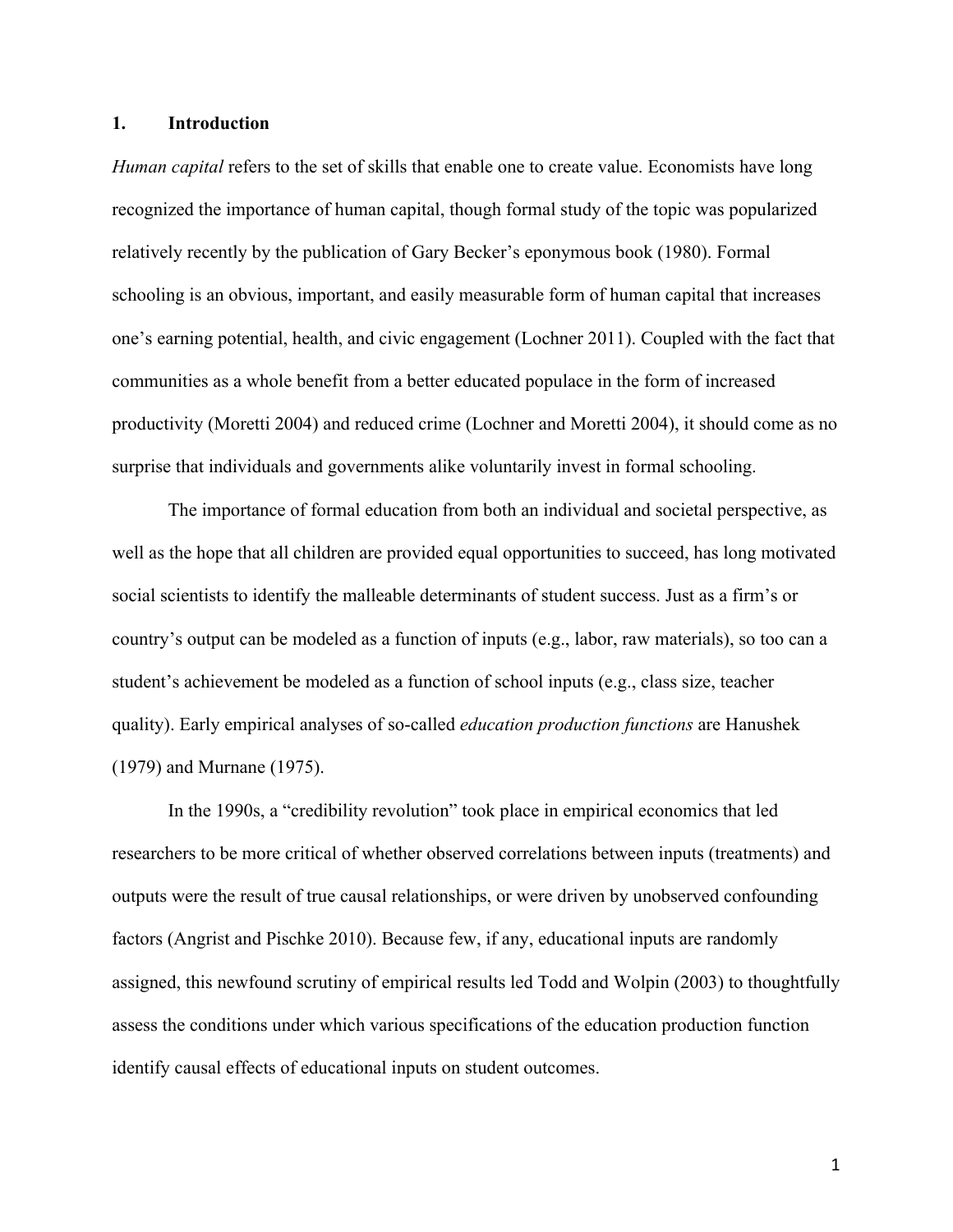One of the main insights of Todd and Wolpin, which continues to influence educational research today, is that we can proxy for unobserved historical inputs with a measure of lagged achievement (i.e., the previous year's test score). Controlling for past inputs facilitates apples-toapples comparisons that might identify the causal effect of current inputs, such as teachers, on academic growth. This gives rise to so-called *value-added models*, or VAMs, which are now a workhorse tool for identifying the impact of school-provided educational inputs, particularly teachers, on student outcomes (Harris 2011; Koedel et al. 2015). VAMs take their name from the fact that they measure the growth in output (typically test scores) from one year to the next and then attribute that growth to specific current educational inputs.

VAM-based analyses of the education production function have identified two general, robust, oft-replicated facts that motivate this article's focus on teaching and teacher education. First, teachers are the most important school-provided educational input. Second, teachers vary widely in their effectiveness, both within- and between schools. These two findings are discussed in greater detail in Section 2, along with an overview of the estimation and specification of VAMs and how VAM-based estimates of teacher effectiveness compare to other measures of teacher effectiveness.

Given the importance of teachers, identifying, training, hiring, retaining, and cultivating effective teachers are first-order concerns for school leaders and educational policy makers. Section 3 reviews what we know about the observable qualifications that do (and do not) predict effective teaching, which could be targeted in teacher recruitment and compensation policies. Predicting who will be an effective teacher is fairly difficult, which complicates teacher hiring and assignment policy. Similarly, Section 4 reviews the evidence on pre-service teacher training and certification programs. Here, prospective teachers invest in and develop their human capital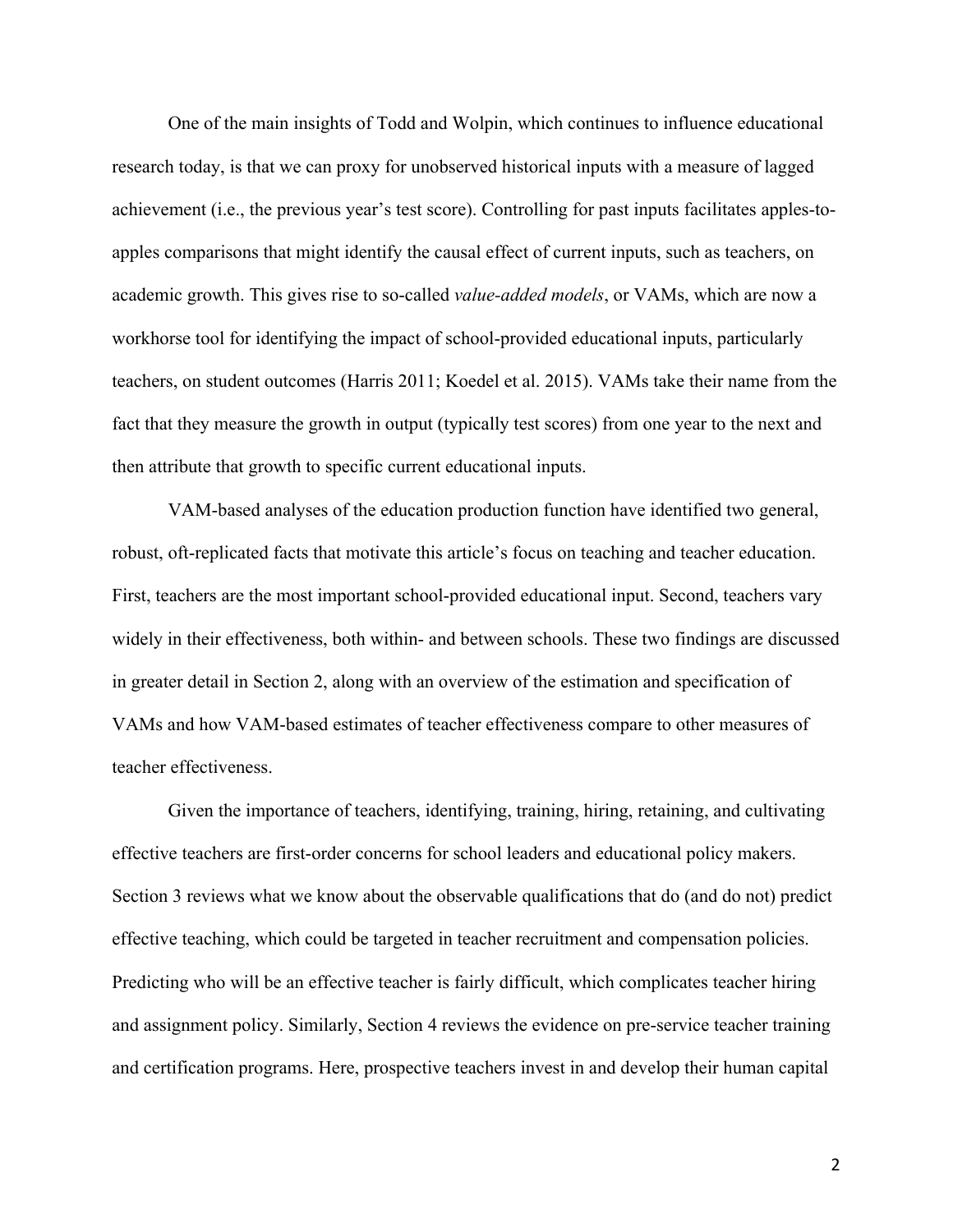in hopes of becoming (more) effective educators. There is scant evidence on which types of formal teacher training programs are most effective, though this is an active area of research.

Section 5 provides an overview of teacher labor supply. This includes an analysis of teachers' daily absences, as well as a broader discussion of who enters the teaching profession, the types of schools and classrooms novice teachers enter, and why. Policy plays a big role here too, as incentives and professional supports can be leveraged to influence teacher effort and persistence, both in their current school and in the profession at large. These are important issues, as effective teachers are unevenly distributed across schools and students.

This article is meant to serve as an introductory reading on teacher policy in an advanced undergraduate or graduate course in education policy or the economics of education. Importantly, it is not meant to be a comprehensive handbook or literature review, nor is it meant to fully describe the state-of-the-art methods for measuring teacher effects or conducting program evaluations; relevant review and methods citations are provided throughout. Lovenheim and Turner (2017) provide an accessible textbook introduction to the economics of education, several sections and chapters of which align with the issues relating to teachers discussed here. Murnane and Willet (2010) provide an accessible introduction to the quantitative methods used for causal inference in modern educational research. Similarly, this article is meant to provide the reader with a broad overview of how education economists study teacher effectiveness, teacher policy, and teacher labor markets; specific policy prescriptions or analyses are beyond its scope.

#### **2. Measuring Teacher Effectiveness**

Identifying effective teachers is difficult for two reasons. First, many factors relevant to student success, such as students' home environments, are outside of teachers' control. Second, student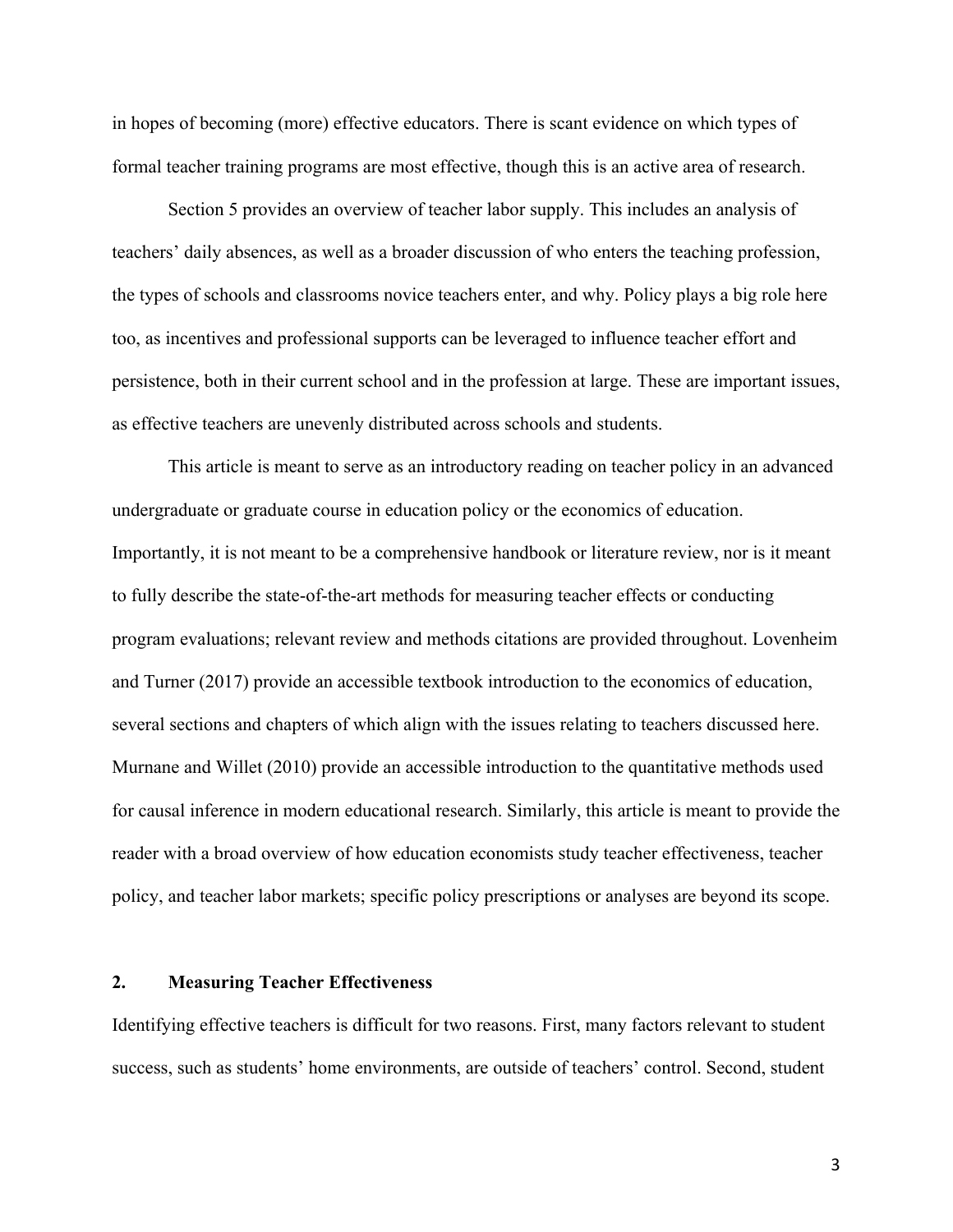and teacher assignments to classrooms are not random. For example, if students predisposed to strong academic performance are systematically assigned to Ms. Apple, we might incorrectly interpret the strong academic performance of her students as evidence of her teaching prowess, when her students would have done well in any classroom. This is the problem of *selection bias* that hinders the estimation of causal effects in observational data; without seeing the *counterfactual*, or what would have happened to Ms. Apple's students had they had another teacher, we cannot naïvely attribute their success to Ms. Apple (Angrist and Pischke 2010).

It is important that we obtain valid measures of teacher effectiveness because we do not want to penalize or reward teachers for factors outside of their control. Luckily, the value-added models (VAMs) discussed in the introduction adjust for the non-random ways in which students are assigned to classrooms, as most non-random classroom assignments are made based on students' performance in the prior year (Dieterle et al. 2015). Thus, simply by adjusting for academic achievement in the previous year, VAMs generally deliver valid estimates of teacher effectiveness (Chetty et al. 2014a; Guarino et al. 2015; Kane and Staiger 2008).

Formally, we model the achievement (*A*) of primary school student *i* in the self-contained grade-*g* classroom of teacher *j* in school *s* and year *t* as a linear regression model of the form:

$$
A_{igjst} = \alpha A_{i,t-1} + \beta X_{it} + \gamma C_{-i,jt} + \delta_g + \theta_j + \pi_{st} + \varepsilon,
$$
\n(1)

where *X* is a set of pre-determined student characteristics such as socioeconomic status, *C* is a set of classroom characteristics such as class size and the average prior academic performance of student *i*'s peers,  $\delta$  is a grade-level indicator,  $\theta$  is the time-invariant teacher effect,  $\pi$  is a schoolby-year indicator, and  $\varepsilon$  is an idiosyncratic error term. Equation (1) is known as a VAM because it relates current inputs, namely the teacher effect  $\theta$ , to achievement *growth* because it is holding prior achievement constant. While a full discussion of the estimation of equation (1) is beyond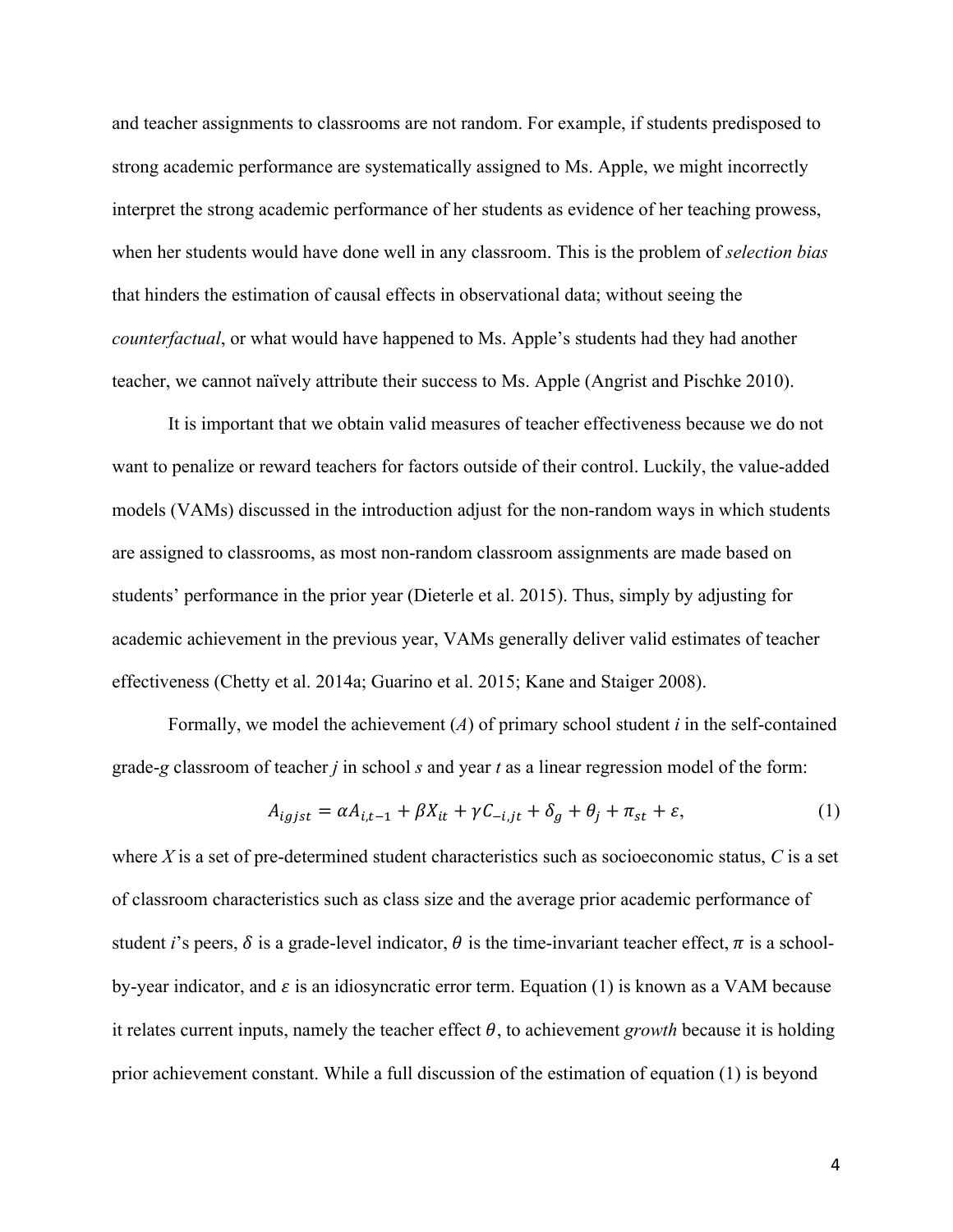the scope of this article, the usual Ordinary Least Squares (OLS) estimator that treats the teacher effects as fixed effects (teacher indicators) is typically the most valid and robust approach.<sup>1</sup> For further discussion see Harris (2011) for an accessible introduction or Koedel et al. (2015) for a technical overview of best practices for estimation and specification of VAMs.

To identify the effectiveness of an individual teacher, point estimates of each  $\theta_i$  could be used to rank teachers or to identify which teachers are above or below some threshold in the effectiveness distribution. To document the general importance of teachers in the education production function, analysts typically report the impact of a one standard deviation (SD) increase in teacher effectiveness on student achievement, or other aspects of the distribution of teacher effects such as the gain in achievement attributable to replacing an average teacher with a "good" teacher.

The SD of the teacher effects should be computed via a two-step process (Kane and Staiger 2008), as the SD of the estimated teacher fixed effects will include both sampling error and classroom-specific shocks unrelated to teacher effectiveness. First, take the classroom-level (teacher-year) average of the OLS residuals from estimates of equation (1) that leave the teacher effects in the model's error term. Second, compute the covariance between each classroom's average residual and that from a randomly chosen classroom taught by the same teacher in a different year. To avoid the effects of outliers, researchers typically repeat step two several times and then report the median of these multiple estimated SDs.

Value-added analyses of teacher effectiveness conducted in a variety of school contexts typically find that a one-SD increase in teacher effectiveness amounts to a test score gain of 10- 20 percent of a test-score SD (Jackson et al. 2014). These effects tend to be larger in math than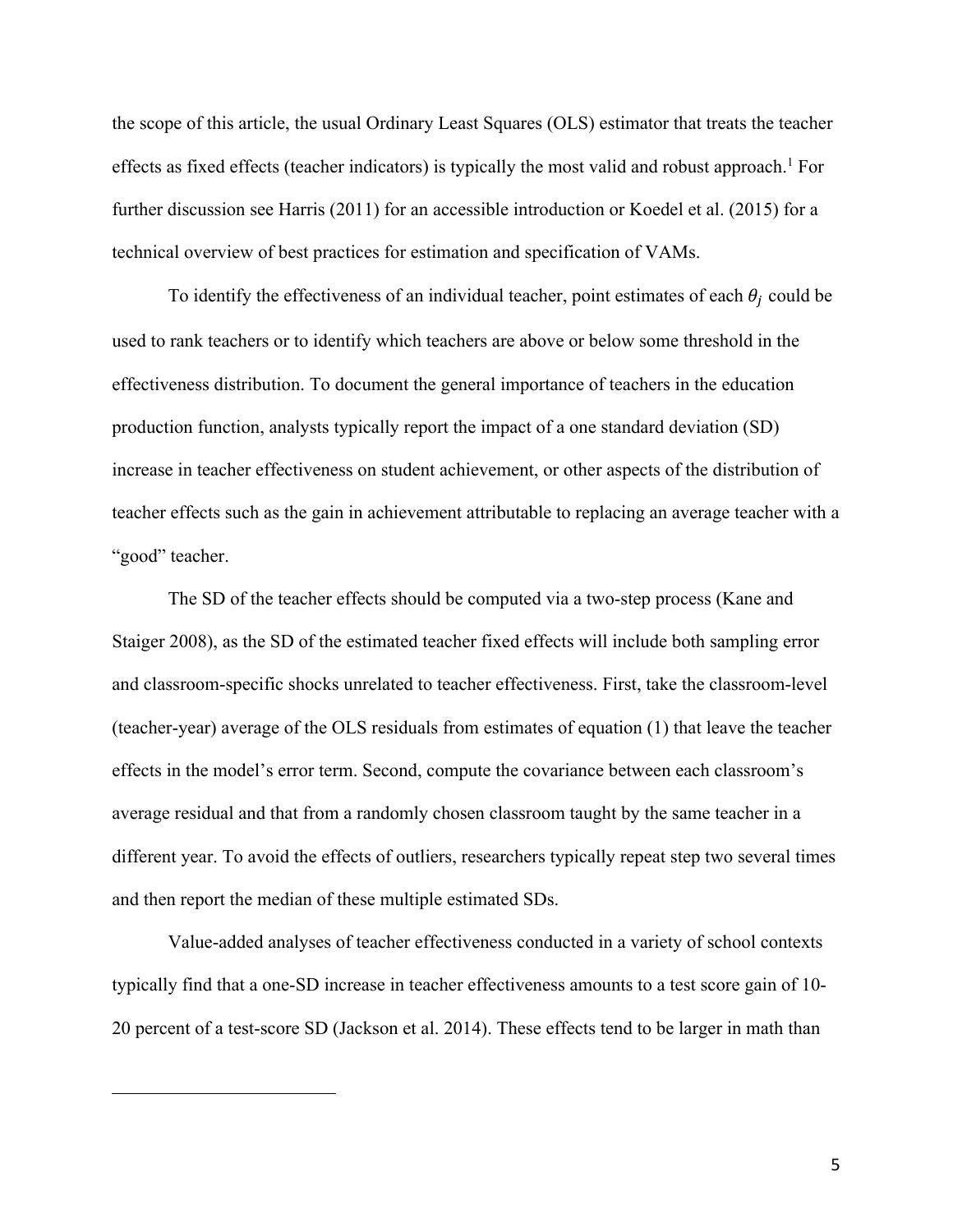reading, perhaps because children are more apt to learn and practice reading at home. Still, these are practically large effects that are at least as large, if not larger, than the impact of other schoolprovided inputs and amount to about 2-4 months of learning. <sup>2</sup> Table 1 summarizes some notable VAM-based estimates of teacher effectiveness from different contexts.

#### **[Table 1 here]**

The evidence is compelling, then, that effective teachers can significantly improve students' performance on standardized end-of-year math and reading tests. But this is not the sole metric on which teachers should be assessed, for at least three reasons. First, in an age of consequential accountability policies, we might worry that teachers will "teach to the test" at the expense of other non-tested subjects and skills. Second, there is more to good teaching than improving test scores, and some teachers might excel along some dimensions but not others. VAM scores alone will not inform teachers about where or how to improve. Finally, VAMs can only be estimated for teachers who have taught for multiple years in tested grades and subjects; this excludes many early-grade teachers and many secondary teachers.

These concerns have motivated many researchers to estimate variants of equation (1) that replace the achievement measures (*A*) with other educational outcomes such as absences, noncognitive or socio-emotional skills, student beliefs and attitudes towards education, and course grades. We summarize some of these studies in Table 2, which generally find that teachers significantly affect their students' attendance habits, non-cognitive skills, and attitudes and beliefs; however, teachers who boost student test scores do not necessarily improve their nonacademic outcomes, and vice versa, which reinforces the idea that effective teaching is multidimensional. A related line of research uses detailed administrative data linked across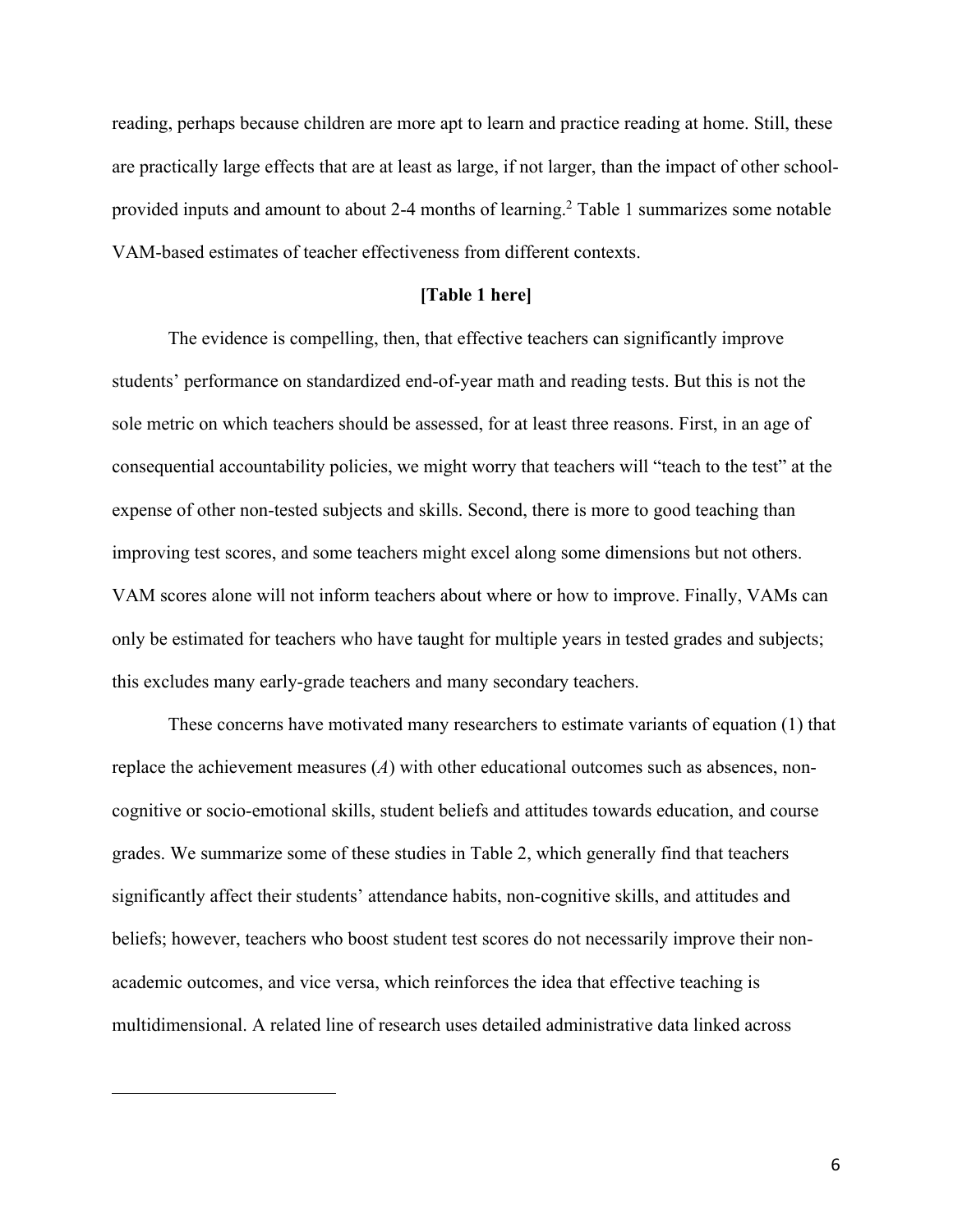multiple sources to show that teachers who boost students' test scores also significantly increase their students' lifetime earnings and likelihood of attending college (Chetty et al. 2014b). These findings reduce concerns that VAM-based measures of teacher effectiveness are merely picking up the transitory effects of "teaching to the test" and show how they could be applied to teachers in non-tested grades and subjects, since outcomes like student absences are available for all students.

## **[Table 2 here]**

We do not want to rely on VAM-based measures that are biased (or perceived as biased by important stakeholders) in the sense that they capture factors outside of teachers' control. It is thus important to use *multiple measures* of teacher effectiveness. *Classroom observations* are another useful measure of teacher effectiveness that can be used alongside VAM-based measures or in cases where VAM-based measures are unavailable. Indeed, this is how most teachers are evaluated. The idea here is to have trained, neutral observers visit classrooms and use a rubric to rate teachers' classroom performance (Whitehurst et al. 2014). There are three general advantages of classroom observations. First, they can be conducted on all teachers in all grades and subjects. Second, they are perceived as more fair and transparent measures than their VAM analogs. Third, and perhaps most importantly, observations can provide real-time feedback to teachers on how they can improve. Observations are not a panacea, however, as they are costly and they too can be influenced by factors such as classroom composition, which are outside the teacher's control (Campbell and Ronfeldt 2018; Cohen and Goldhaber 2016).

Performance reviews and subjective evaluations of teachers by principals and students provide another tool for measuring teacher effectiveness. There is a long history of relying on these necessarily subjective measures and, once again, we might worry about implicit or explicit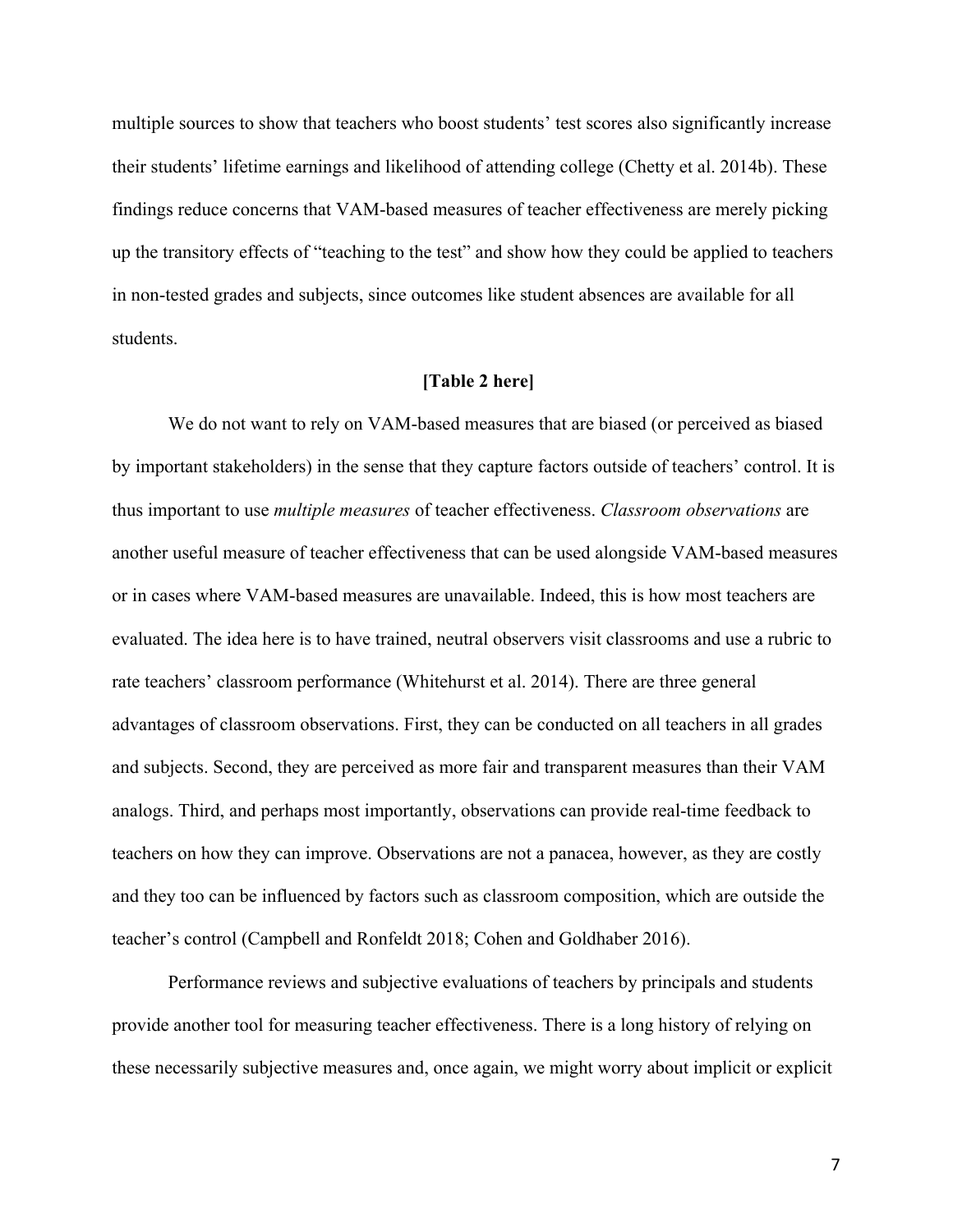biases in the principal's and students' ratings. While no measure is perfect, it is interesting and reassuring that principal/student ratings, observation scores, and VAM-based measures of teacher effectiveness tend to be at least modestly correlated (Grossman et al. 2014; Harris and Sass 2014; Sandilos 2019; Rockoff and Speroni 2011). For example, one study of a mid-sized school district in the Western US finds that principals can identify their most and least effective teachers (according to value-added scores) but struggle to differentiate between teachers in the middle of the effectiveness distribution (Jacob and Lefgren 2008). Similarly, principals in Chicago Public Schools were more likely to fire less effective teachers, as measured by VAM (Jacob 2011). Together, multiple measures do a pretty good job of identifying effective teachers, particularly in the tails of the distribution, and in identifying areas in which teachers can seek improvement.

## **3. Predicting Teacher Effectiveness**

Given that teachers vary widely in effectiveness, an obvious and policy relevant question is whether we can predict who will be successful in the classroom a priori. This knowledge would help schools and districts know who to hire and help policymakers and universities recruit young people into the profession. Alas, it is generally difficult to predict who will be an effective teacher prior to observing them in the classroom (Staiger and Rockoff 2010).<sup>3</sup> Specifically, the credentials related to teacher pay and certification requirements such as academic course work, knowledge tests, and graduate degrees have little, if any, association with teacher effectiveness.<sup>4</sup>

Two characteristics that are readily observable and do predict teaching effectiveness are teaching experience and teacher race. As is true in many occupations, teachers improve over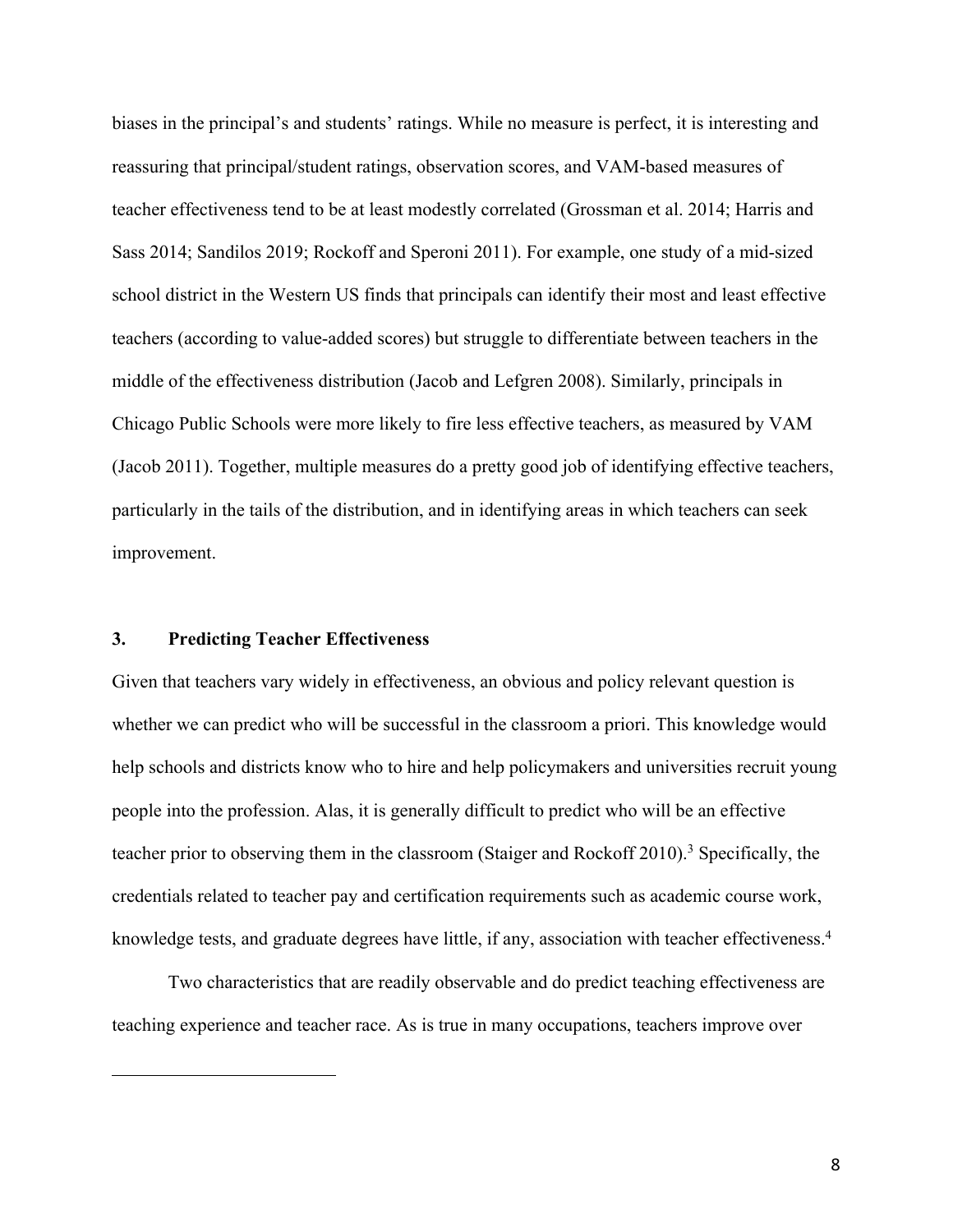time. Improvements are greatest in the first few years, though on average teachers improve throughout their careers (Wiswall 2013). Experience is therefore a characteristic that should be rewarded in the pay scale and considered in hiring decisions.

Teacher race is another important, yet often overlooked, measure of teacher effectiveness. The reason is that same-race teachers produce notable gains in Black and Latino students' achievement, attendance, behavior, and educational attainment (Gershenson et al. 2021; Redding 2019). However, because the teaching force is disproportionately white, many students of color never get to enjoy the benefits of having a same-race teacher. This has led to many calls for a more diverse teaching force (Gershenson et al. 2021; Goldhaber et al. 2019). A summary of the evidence on same-race teacher effects is given in Table 3. Importantly, these effects have been documented for many outcomes, including college enrollment and high school graduation, and at nearly every level of schooling including preschool, primary and secondary school, university, and even law school. They also affect teacher behavior and teacher perceptions of students. See Gershenson et al. (2021) for a thorough discussion of the likely reasons for these race-match effects and how teacher policy can increase both the diversity of the teaching force and the frequency of same-race student-teacher exposures.

#### **[Table 3 here]**

We close this section with a discussion of economists' thinking on teacher certification and licensure.5 Nearly all US states and OECD (Organization for Economic Co-operation and Development) countries require that teachers hold some form of teaching certification or license. The intuitive rationale for occupational licensure is to ensure that individuals entering a profession have the necessary skills to perform the job safely and effectively (Kleiner 2000;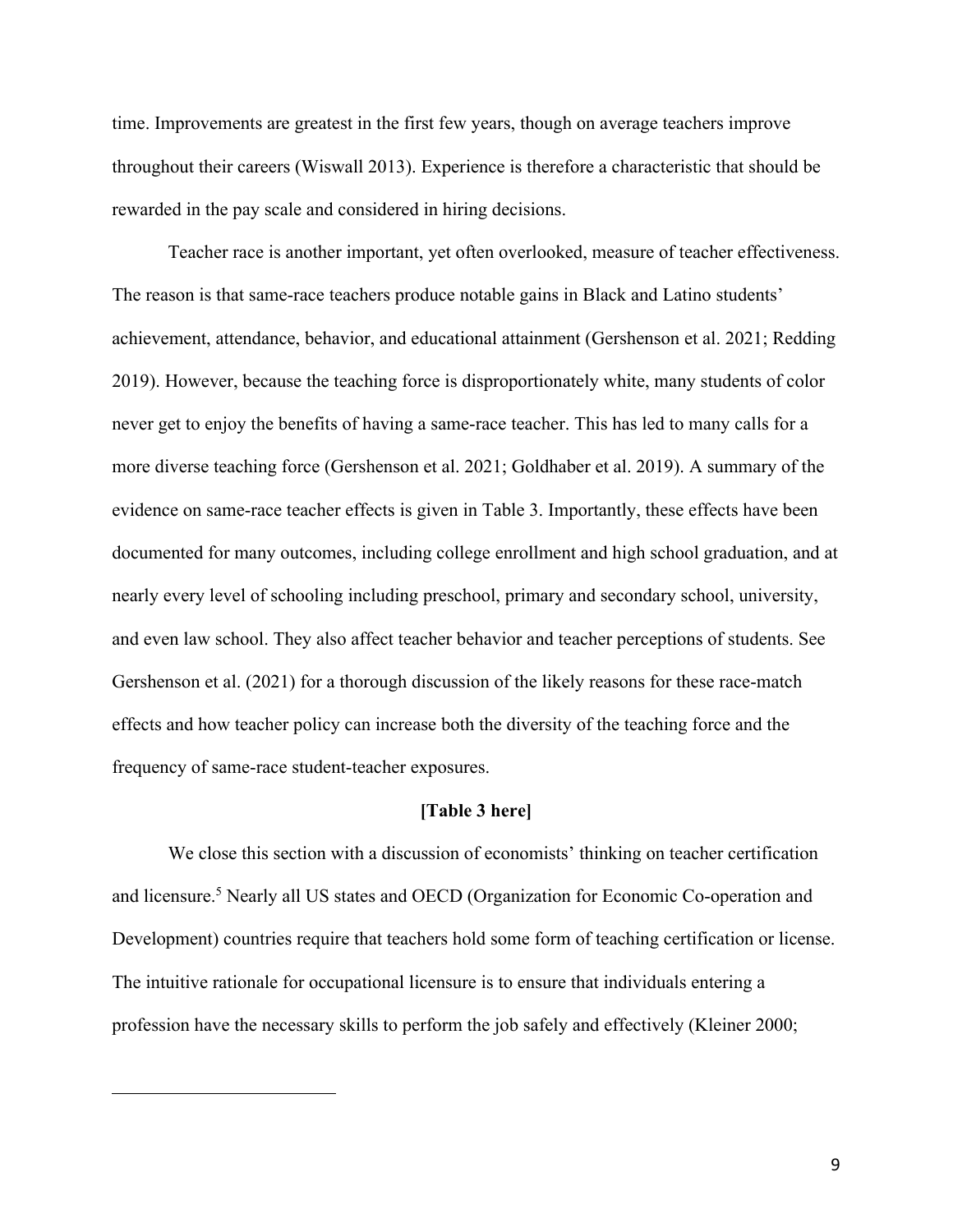Nunn 2016). However, there are potential costs as well: rigid licensure policies might prevent effective teachers from entering the profession (Angrist and Guryan 2008; Lovenheim and Turner 2017, 306), disproportionately exclude individuals from underrepresented backgrounds from entering the profession (Goldhaber and Hansen 2010; Taylor et al. 2017), and exacerbate teacher shortages by preventing inter-state moves (Dee and Goldhaber 2017).

The typical US state teaching license requires a university degree, some coursework in education, and perhaps passing a test such as the Praxis. Thirty states also provide some type of incentive for teachers to acquire National Board Certification, which is typically on top of their state licensure requirements. Given the theoretical ambiguities about the impact of such policies, it is an empirical question as to whether the benefits outweigh the costs.

In terms of effectiveness, most of the literature finds modest effects of certification on student achievement (Goldhaber 2011). However, two nuances of these findings merit further discussion. First, in their study of Washington State, Cowan and Goldhaber (2016) find that the effectiveness premium for certified teachers applies only to those who passed the certification test on their first attempt; certified teachers who failed their initial attempt are neither more nor less effective than their non-certified colleagues. Moreover, the authors find a continuous relationship between teachers' scores on the certification test and their effectiveness in the classroom, but no discontinuity or "boost" in effectiveness upon crossing the certification threshold. This suggests that hiring and salary decisions should be nuanced and not simply view certification as a binary characteristic.

Second, in North Carolina, Black teachers who failed their first Praxis attempt but were otherwise qualified to teach could teach on a provisional license and performed just as well in the classroom as white teachers who passed their first attempt (Goldhaber and Hansen 2010).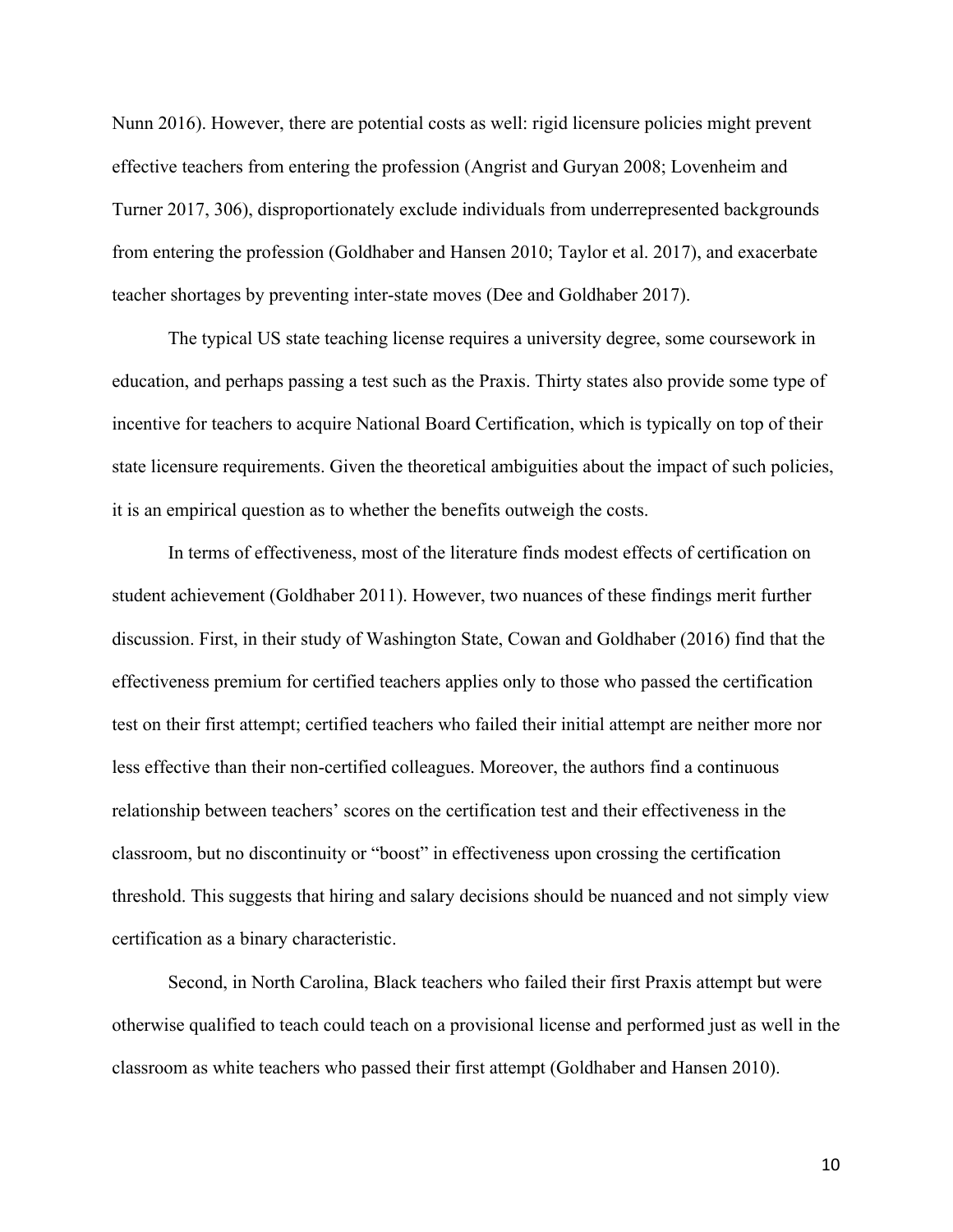Because Black students benefit from having same-race teachers and Black teachers are more likely to teach in schools with more Black students, these types of certification requirements may unintentionally reduce teacher effectiveness in schools that serve high shares of Black students and contribute to the lack of diversity in the teaching profession. More generally, taking the certification tests and required courses are costly in terms of both time and money, so mid-career professionals, individuals from low-income or historically under-represented backgrounds, and those who are unsure about their interest in teaching may be screened out by licensure policies.

Concerns about the unintended consequences of stringent teacher certification policies have led some jurisdictions to provide alternative routes into the classroom. One example of this is that some states allow *charter schools*, which are independently operated but publicly funded, to hire some noncertified teachers.<sup>6</sup> For example, North Carolina only requires that 50 percent of a charter school's teachers be certified, which might help explain why the teaching force in the state's charter schools is more diverse than that in traditional public schools (Gershenson 2020).

Another solution is to allow *alternatively certified teachers* to enter the classroom. Alternatively certified teachers are either individuals allowed to teach while completing the full certification requirements or, perhaps in response to a teacher shortage in a specific geographic or subject area, simply met an alternative, laxer set of criteria. Alternative certification can be controversial both because fully certified teachers (and teacher unions) may resent individuals taking a perceived "short cut" into the profession and parents may worry about the commitment or quality of such teachers.

We have already seen that on average, certified teachers are only modestly more effective than their non- (or alternatively) certified counterparts. However, not all alternative certification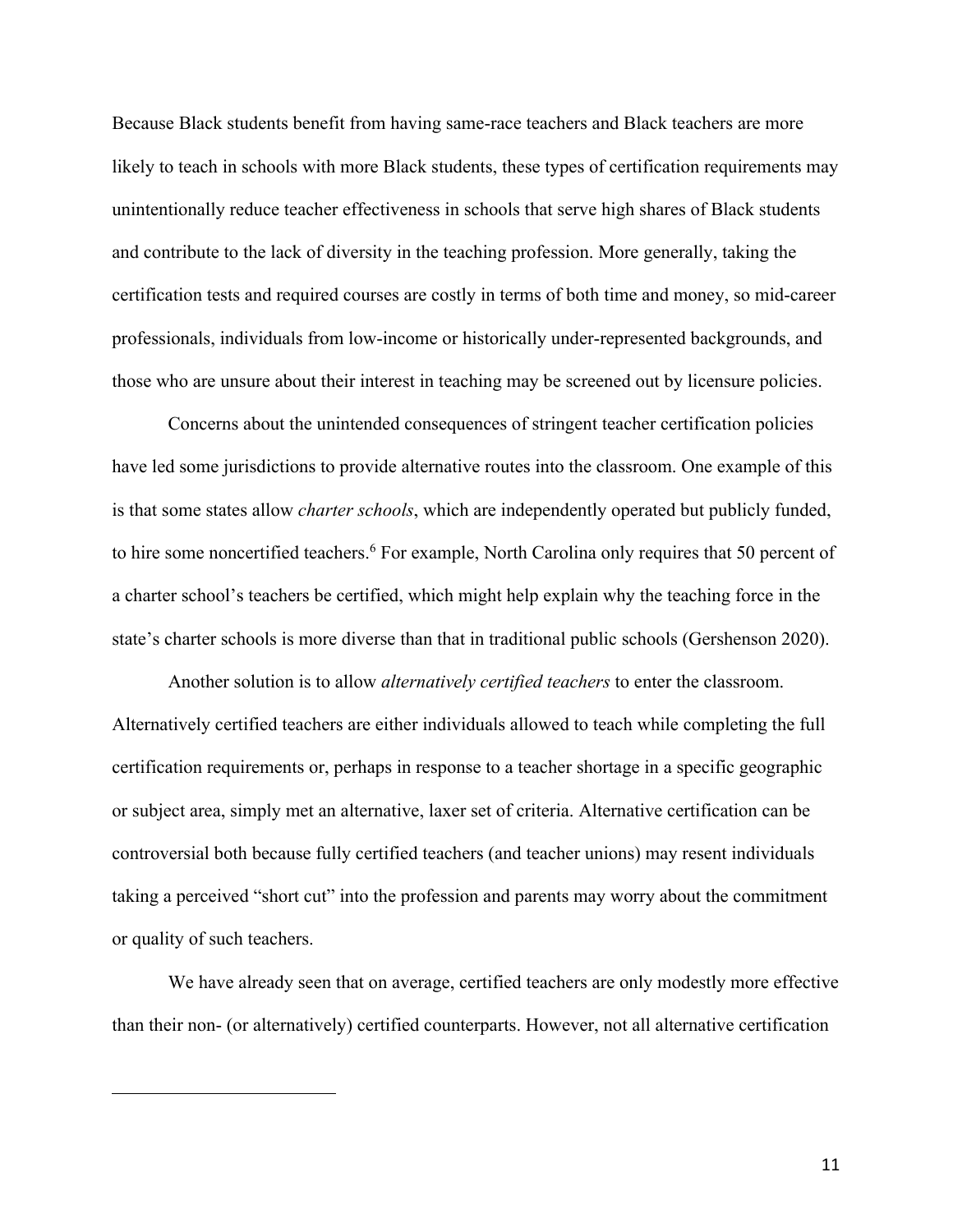programs are created equal and it is important to know which are the most effective. One large and high-profile alternative certification program, Teach for America (TFA), is a bellwether that receives more than its fair share of both praise and criticism. TFA is a nonprofit organization that aims to recruit high-performing students from elite colleges and universities to commit to teaching for a minimum of two years in a school in a disadvantaged community. In lieu of any formal coursework, TFA candidates receive a 5-week bootcamp prior to entering the classroom, and weekly support throughout the year.

An initial concern with TFA was that the program was placing mostly white, well-off college seniors into schools attended mostly by students of color from low-income households; the pool of TFA teachers has grown more diverse over time, though there is still room for improvement (Del Ciello 2016). Another concern is that TFA teachers might leave teaching after fulfilling their initial two-year commitment (Donaldson and Johnson 2011). It is true that TFA teachers leave earlier than traditionally certified teachers; however, this is more than made up for by the fact that in both primary (Glazerman et al. 2006) and secondary (Xu et al. 2011) schools TFA teachers are significantly more effective than their traditionally-certified counterparts.

#### **4. Producing Effective Teachers**

Because teachers play a vital role in the development of students' human capital, yet vary widely in effectiveness, we now consider how both formal and informal training might increase teachers' human capital—and their effectiveness in the classroom. Just like students' learning is influenced by the quality of their teachers and peers, an analogous set of factors might influence teacher quality. This discussion distinguishes between training received prior to entering the classroom (pre-service) and that received while teaching (in-service).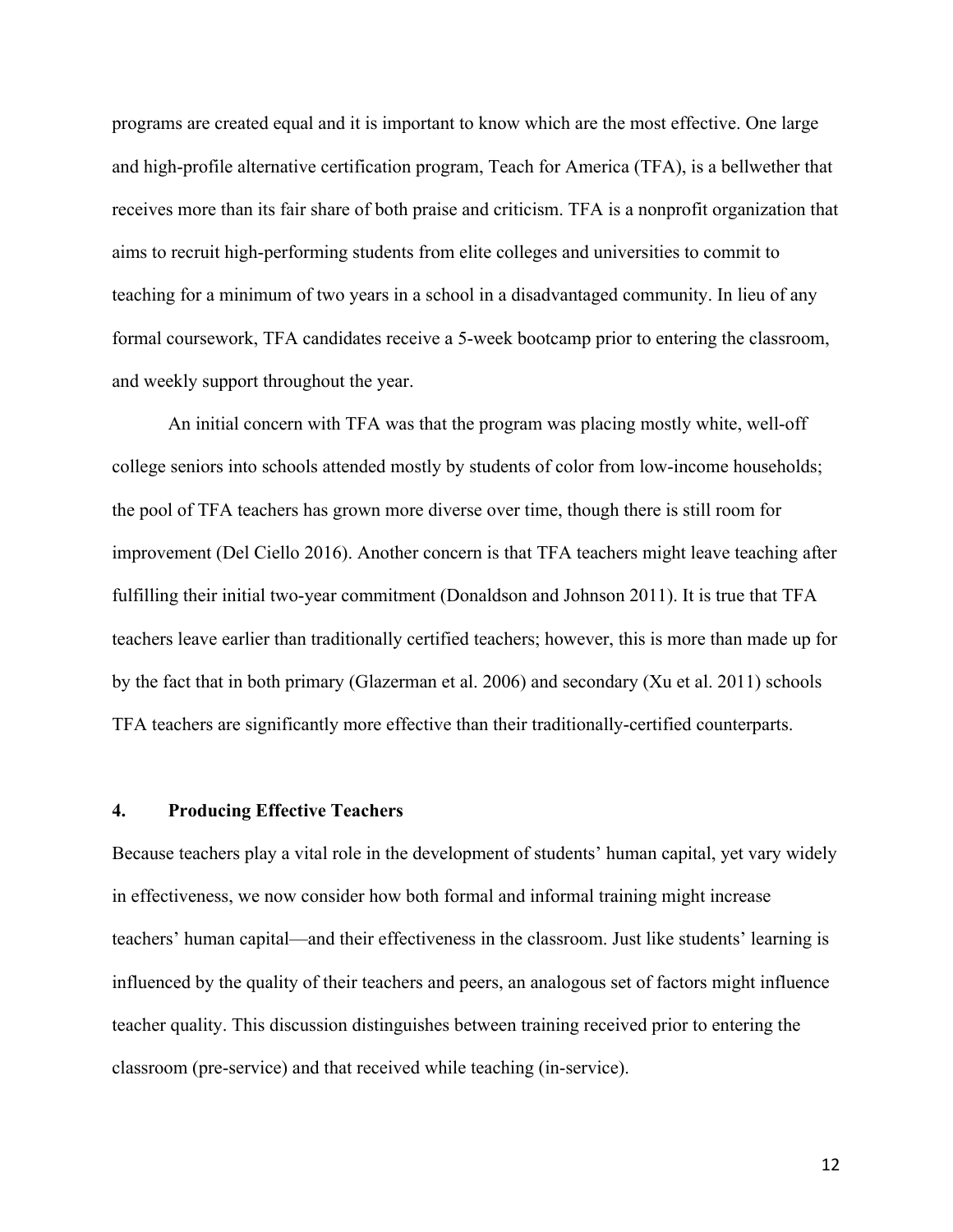In Section 3 we saw that advanced degrees, certification, and college course-taking predict teacher effectiveness modestly, if at all. A related question is whether some teacher preparation programs (TPPs) are more effective than others. We might expect some variation, since primary and secondary schools vary in their effectiveness and TPPs vary in their focus, resources, and instructional faculties. However, the nascent literature finds little difference across TPPs in their effectiveness (Goldhaber 2018; Koedel et al. 2015; von Hippel et al. 2016). In fact, these studies find more variation in teacher effectiveness *within* programs than between.

Student teaching is a central part of any TPP, where pre-service teachers work with a mentor teacher, helping in the classroom, designing lesson plans, and occasionally teaching a lesson. Here, there are notable within-TPP differences in their graduates' eventual effectiveness in the classroom by the effectiveness (as measured by VAM) of their assigned mentor (Goldhaber et al. 2020a). This is intuitive and consistent with the importance of individual teachers discussed in Section 2. There is great scope for improving the effectiveness of novice teachers by making more strategic assignments of student teachers to mentor teachers (Goldhaber et al. 2020b).

But mentoring and structured professional development (PD) opportunities need not stop once teachers enter the classroom. While traditional in-service PD, which pulls teachers out of the classroom for a full or half day during which they attend seminars, workshops, or lectures is generally ineffective (e.g., Jacob and Lefgren 2004), a more personalized form of in-service PD known as teacher coaching has shown great potential (Kraft et al. 2018; Kraft and Blazar 2018). Unlike traditional in-service PD that delivers generic content to a room full of teachers, coaching is one on one and delivers feedback and advice that is tailored to teachers' unique classrooms, skill sets, and challenges. Coaches observe teachers in the classroom and provide personal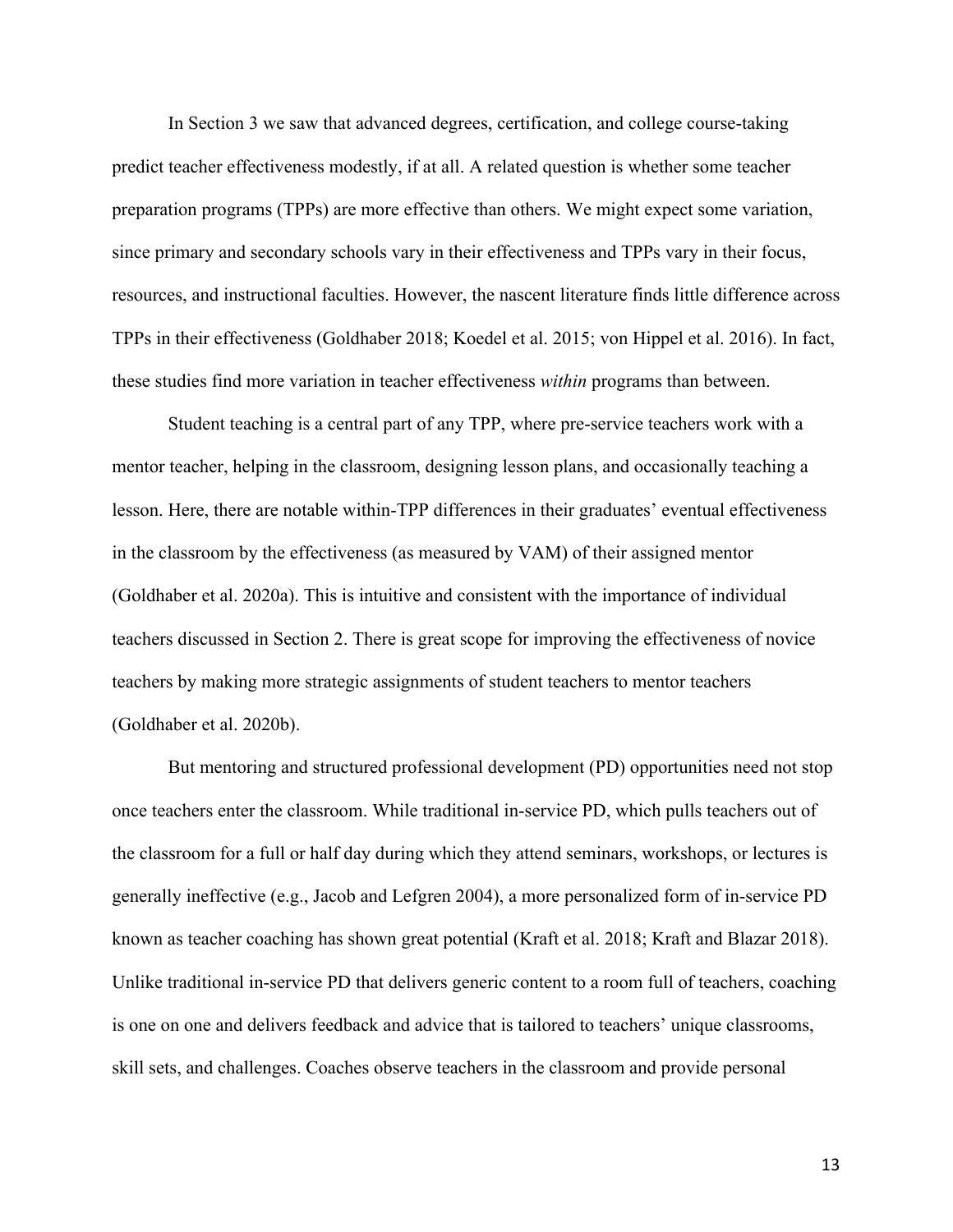feedback, which means that having quality coaches is key to the success of these interventions, as is having enough coaches to keep their workload manageable (Blazar and Kraft 2015).

A less enticing option is remediation targeted to low-performing teachers. Evidence from Chile finds that teachers who receive remedial training via classes experience a short-lived boost in effectiveness, but their effectiveness decreases while taking the classes and any gains fade out in a few years (Lombardi 2019). Moreover, being identified for remediation lowered teachers' confidence and pride, suggesting a stigma of the program. The main reason for the program's ineffectiveness, though, is likely its lack of personal feedback and communication to teachers.

Teachers also receive informal coaching and mentoring from their supervisors (principals) and their peers and there is mounting evidence that this influences teacher effectiveness. While on average all teachers improve with experience, Kraft and Papay (2014) show that these improvements are greatest in schools that have generally supportive environments. One aspect of a supportive environment is good colleagues. Jackson and Bruegmann (2009) show that teachers improve when they have more effective colleagues (as measured by VAM). These peer effects are strongest for novice teachers and persist over time, which suggests that teachers learn new skills from their colleagues.

Another way that teachers learn and improve is via information and feedback. Consistent with the evidence from teacher-coaching, Taylor and Tyler (2012) show that in Cincinnati, teachers' effectiveness (as measured by VAM) significantly increases after a classroom observation, with the largest gains accruing to teachers who were initially less effective. Of course, classroom observations might also increase teachers' effort by providing *accountability*, i.e., by reminding them that someone is watching.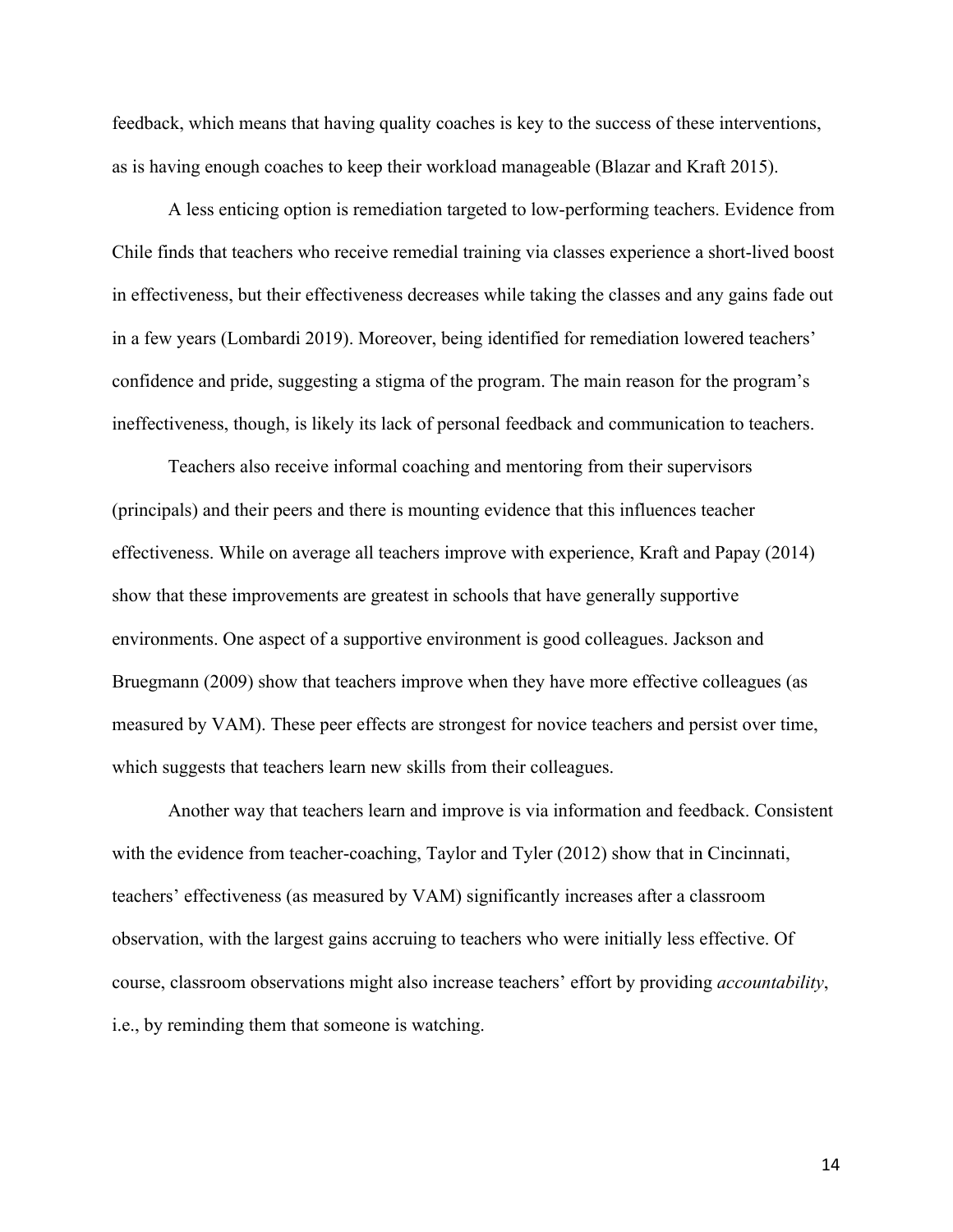Indeed, a fundamental assumption in economics is that people respond to incentives, so teachers might respond to both "carrots" (promised rewards) and "sticks" (threatened punishments). In their analysis of Washington, DC's IMPACT teacher evaluation program, Dee and Wyckoff (2015) find evidence that teachers responded to both types of incentives. <sup>7</sup> IMPACT threatened low-performing teachers with dismissal and offered high-performing teachers a cash bonus up to about \$25,000 (30 percent of salary) per year. Many low-performing teachers at risk of termination voluntarily left the district, while those who stayed improved. The cash incentive further increased the effectiveness of already effective teachers. Similarly, Biasi (2018) finds that when some districts in Wisconsin changed from seniority-based to flexible pay systems, teacher quality in those districts increased due to changes in both teacher effort and the composition of the teaching force.

However, the broader literature on the impact of financial incentives (i.e., *merit pay*) on teacher effectiveness is decidedly mixed. Several studies find null, modest, heterogeneous, or noisy effects (e.g., Brehm et al. 2017; Hill and Jones 2020; Goodman and Turner 2014; Speroni et al. 2020; Springer et al. 2011). There are a few potential reasons for this. First, it could be that some incentives are too small to create much change or that the effect is only realized among a small share of the teacher workforce. Second, and similarly, it could be that for merit pay to be effective it must be paired with other interventions or educational supports, as suggested by experimental evidence from Tanzania (Mbiti et al. 2019).

Finally, the most intriguing potential explanation comes from *behavioral economics*, which applies insights from psychology to economic models, to better understand how people make decisions.8 Specifically, *loss aversion* occurs when individuals care more about a loss of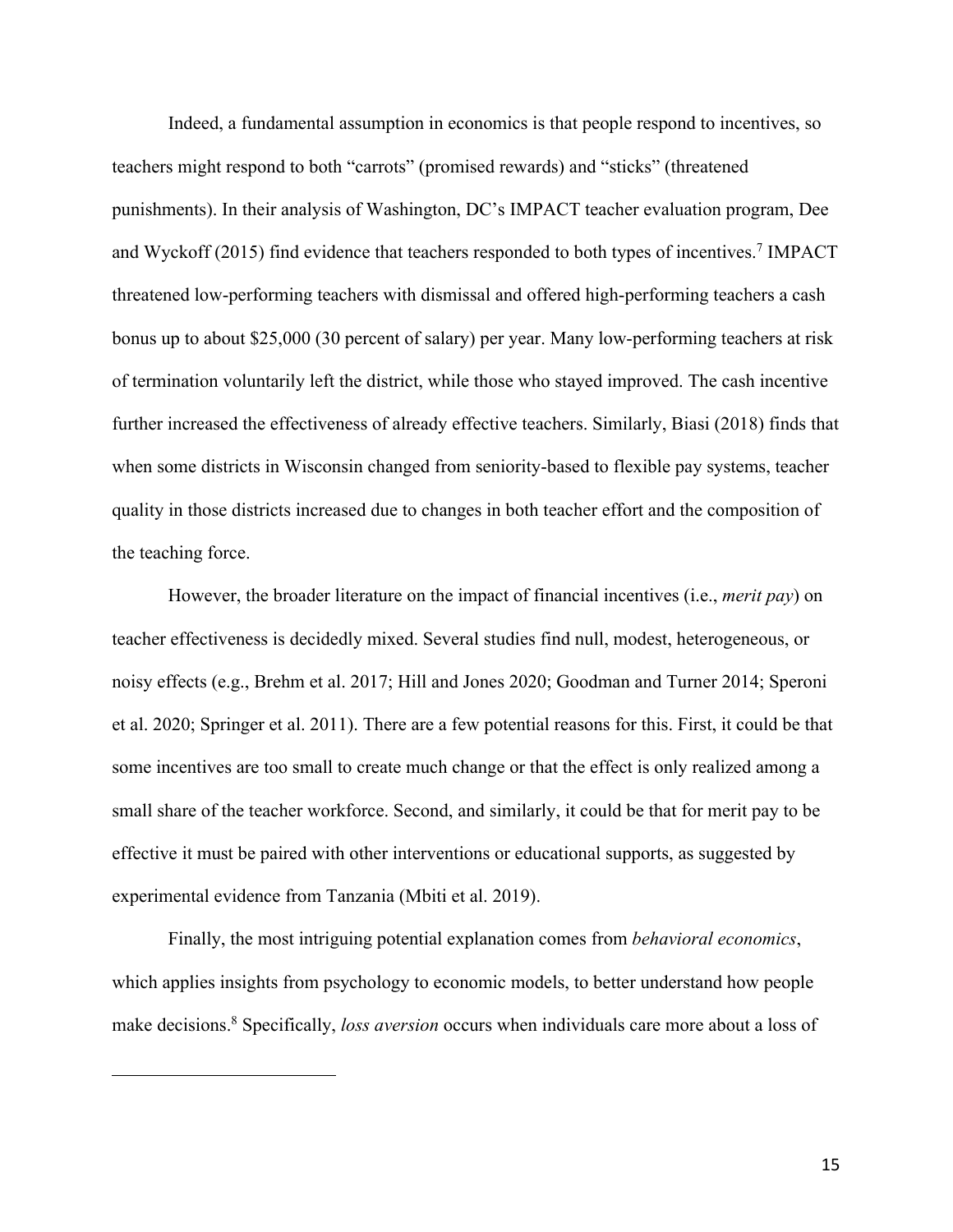\$M than a gain of \$M. If teachers, like most people, are loss averse, then how the merit pay policy is framed and implemented could matter greatly. Fryer et al. (2012) test this hypothesis by conducting an experiment in Illinois in which treated teachers are given financial bonuses at the start of the year, with the understanding that those bonuses must be returned at the end of the year if their students do not make sufficient learning gains, while control-group teachers partake in a "typical" merit pay program in which they receive the bonus at the end of the year if their students make sufficient gains. Importantly, the bonus was the same size for both groups, yet the authors find large learning gains (about 20 percent of a SD) in the treated "loss averse" group, but small, statistically insignificant effects of incentive pay in the control group. This result provides an important insight into how the power of incentives, and behavioral economics, might be used to increase teacher performance.

## **5. Teacher Labor Supply**

Teacher labor supply refers to teachers' willingness to work for a given wage, benefits, and working conditions. Labor economists view individuals' employment decisions through a supply-and-demand framework, and teachers are no different (Lovenheim and Turner 2017, Chapter 12). Like anyone else, teachers have preferences about where and when they would like to work and there are varying levels of demand for their services across locales; this section reviews what we know about teachers' preferences and their implications for student achievement. We discuss various dimensions of teachers' labor supply such as daily labor supply (absences), initial placements and mobility across schools, and entry into the profession.

Existing teachers face a daily labor supply decision, as they always have the option of being absent. Anywhere from 5-10 percent of teachers in the US are absent on a given day (Roza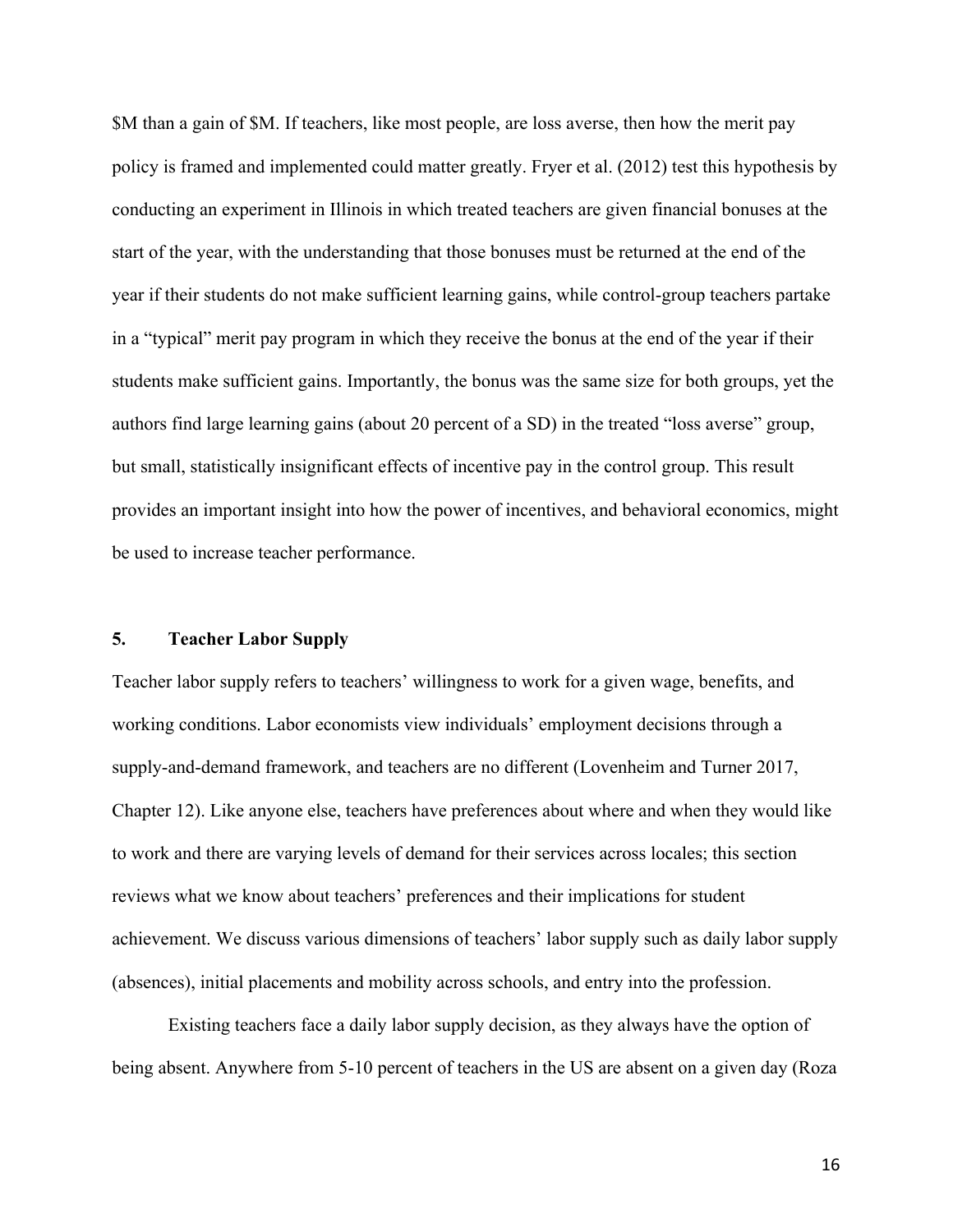2007) and teacher absences are even more common in less developed countries (Chaudhury et al. 2006; Banerjee and Duflo 2006). Teacher absences are costly in at least four ways (Gershenson 2012). First, they are financially costly in the sense that US school districts pay over 1 billion dollars each year for substitute teachers to cover those absences. Second, there is an in-kind cost to non-absent teachers who in one way or another have to help cover their colleague's absence. Third, teacher absences are detrimental to student achievement, which we discuss in greater detail below, and finally, if teacher absences are not evenly distributed across schools, then the costs associated with teacher absences may exacerbate socioeconomic or racial disparities in educational outcomes.

There is now a robust literature that identifies the causal effect of teacher absences on student learning in numerous contexts, including NYC (Herrmann and Rockoff 2012), North Carolina (Clotfelter et al. 2009; Gershenson 2016 b), India (Duflo et al. 2012), Zambia (Das et al. 2007), and a large urban district in the Northeastern US (Miller et al. 2008). The effects are large: over the course of a school year, replacing a regular teacher with a substitute teacher is equivalent to replacing an average teacher with one at the  $10<sup>th</sup>$  or  $20<sup>th</sup>$  percentile of the effectiveness distribution, or about 10 percent of a test-score SD (Herrmann and Rockoff 2012). Moreover, the harmful effects of teacher absences likely exacerbate socio-demographic achievement gaps, as teacher absences are more common and more likely to go unfilled by substitute teachers in low-performing schools and schools serving low-income communities (Clotfelter et al. 2009; Miller et al. 2008; Gershenson 2012; Liu et al. 2020).9

Absences are harmful because in addition to generally disrupting the classroom, on average, substitute teachers are less effective than regular teachers. This raises the question of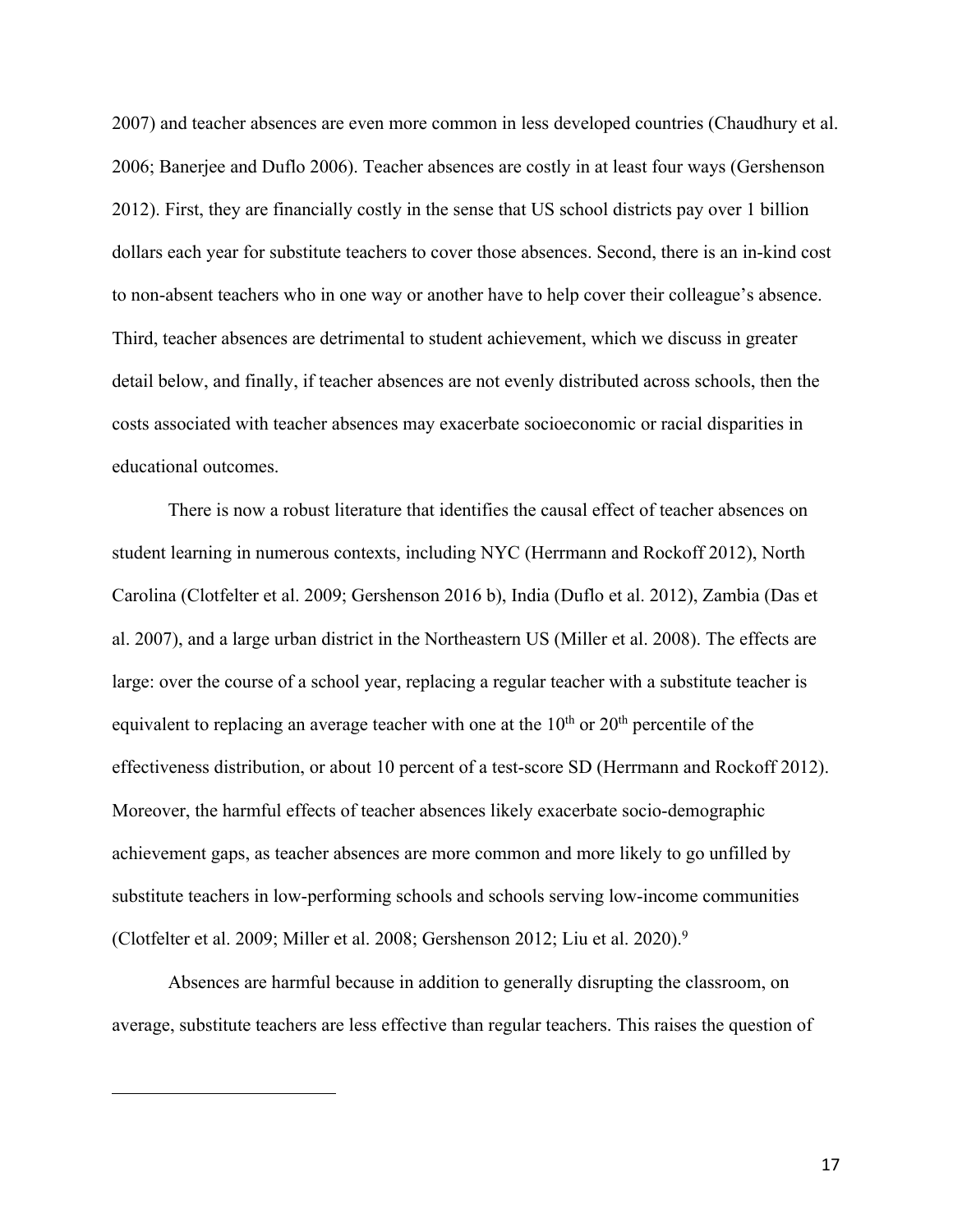whether teacher absences can be reduced. Some are unavoidable, of course, due to illness and family commitments, but some are discretionary. We know this because policies that hold teachers accountable for student achievement tend to reduce teacher absences. For example, Jacob (2013) shows that in Chicago Public Schools probationary teachers' absence rates significantly decreased once principals were given the ability to dismiss probationary teachers. Similarly, Gershenson (2016) shows that in North Carolina, teacher absences fell by about 10 percent in schools subject to sanctions under the No Child Left Behind Act (NCLB).

Financial incentives can reduce teacher absenteeism as well. An experiment in India finds that tying teacher salaries to regular attendance—and monitoring attendance with digital cameras—significantly reduced teacher absence rates and increased students' test scores (Duflo et al. 2012). In North Carolina, Ahn (2013) finds that relatively small bonuses of \$750 or \$1,500 tied to student achievement gains caused teachers to increase effort (reduce absences) when their receipt of the bonus was uncertain. Together, these studies show that while harmful, teacher absences are responsive to an array of policies and interventions that can both save money and improve student achievement.

The next dimension of teacher labor supply to consider is *where* teachers work. Two main facts drive this discussion. The first is known as the *draw of home*: teachers prefer to work in schools and districts similar to, and nearby (if not the same), those they attended as children (Boyd et al. 2005; Reininger 2012). The second is that conditional on becoming a teacher, schools' working conditions are more important than salaries in determining where teachers want to work (Bacolod 2007 a). For example, an influential study of North Carolina's public-school teachers found that on average, all teachers, but particularly white teachers (who compose more than 80 percent of the teaching force), tend to leave lower-performing schools and schools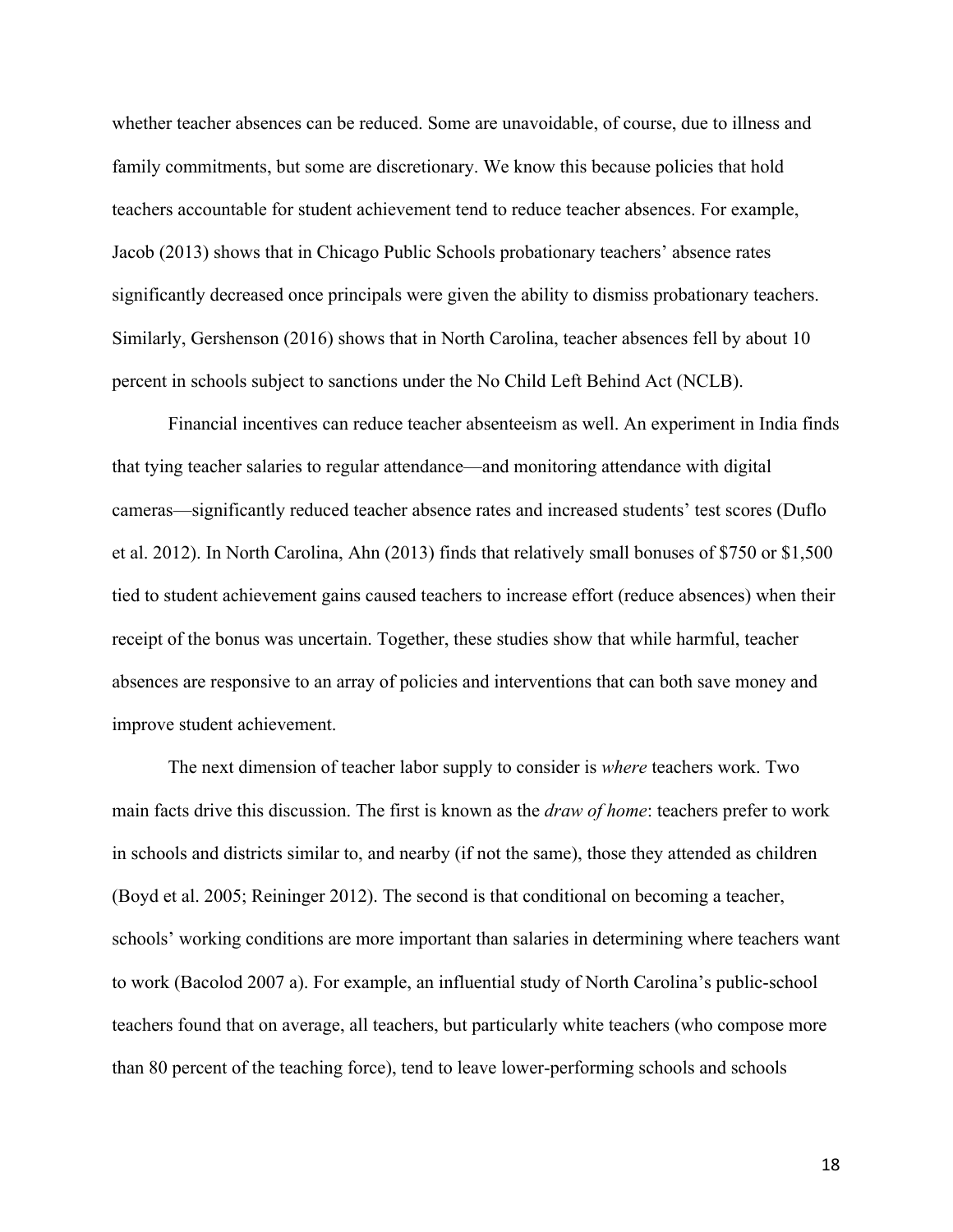serving underrepresented minority student populations for higher-achieving schools and schools serving mostly white student populations (Hanushek et al. 2004).

Together, these two facts contribute to the inequitable distribution of teacher effectiveness across schools (Goldhaber et al. 2015; Lankford et al. 2002). So-called *hard to staff* schools, those with chronically low performance and high shares of economically disadvantaged students, have a harder time both recruiting and retaining teachers. The result is higher rates of turnover that lead to more novice teachers, which we have seen predicts teacher ineffectiveness, and more generally creates disruptions that harm student achievement in the schools that can least afford additional challenges (Hanushek et al. 2018; Ronfeldt et al. 2013; Sorensen and Ladd 2020). This unequal exposure to effective teachers and to teacher turnover undoubtedly contributes to persistent socioeconomic and racial disparities in students' educational outcomes.

Finally, we consider teacher labor supply on the extensive margin: who enters the profession, and why. Given the importance of teachers, there are many surveys of teachers that allow researchers to describe the characteristics of new and current teachers. The demographic composition of the teacher force has been fairly stable over the past several decades: it is disproportionately female (about 70-80 percent) and white (about 85 percent). One reason that women are overrepresented is the flexibility, and the ability to exit and return at the same rank and salary level, which appeals to women whose careers are interrupted by childbearing (Farkas et al. 2000; Flyer and Rosen 1997). Indeed, Grissom and Reininger (2012) show that a nontrivial number of female teachers leave teaching for a few years and then return when their children are older. Redding and Baker (2019) show that racial gaps in teacher entry are primarily due to racial gaps in choosing education majors among college students, though racial disparities in college enrollment and completion contribute as well. Survey and qualitative interview data also suggest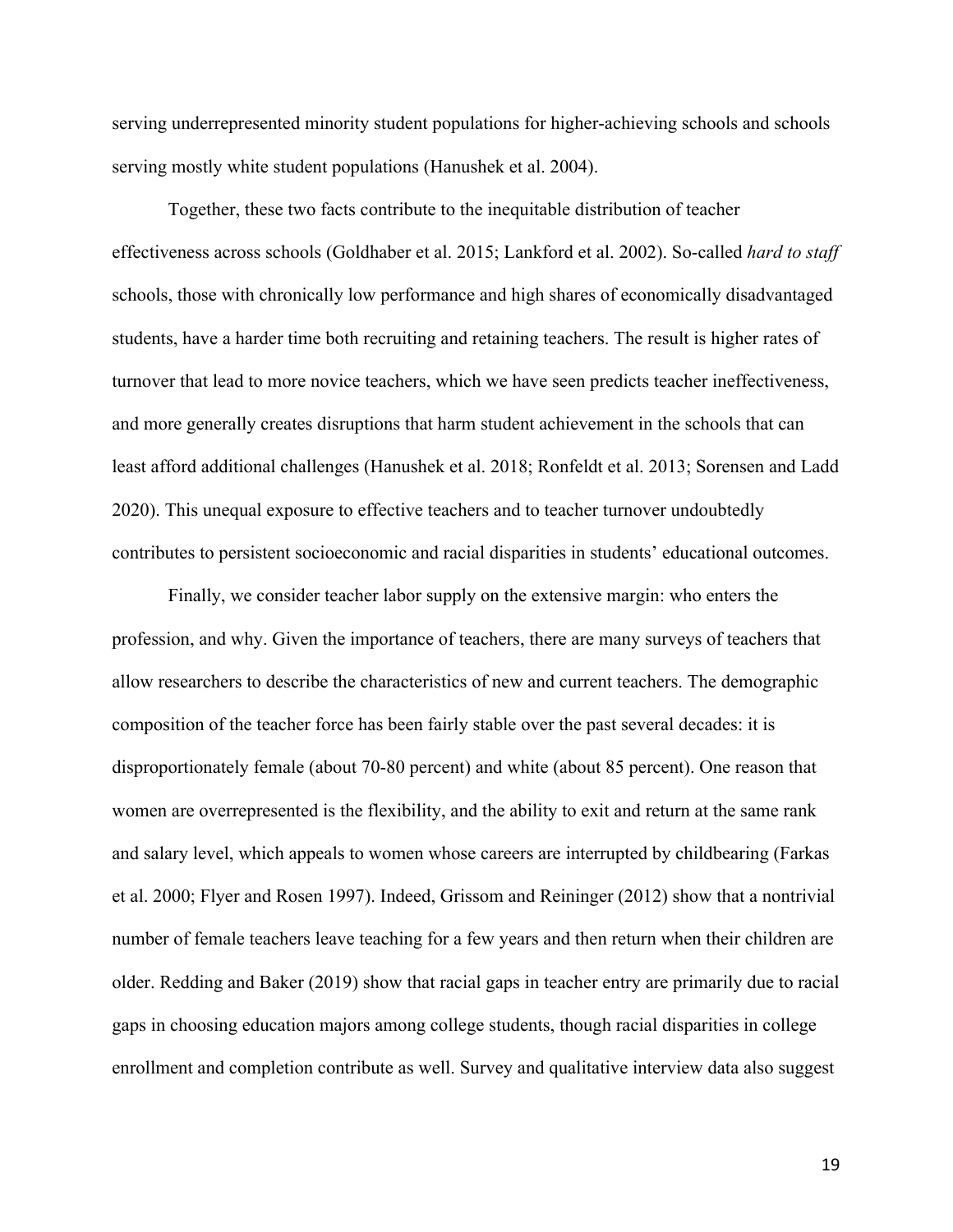that altruism and a desire to help others motivate individuals to become teachers (Farkas et al. 2000; Watt and Richardson 2012).

But how do teachers compare to nonteachers? Representative samples of the full population, not just of teachers, can shed light on this question. Salaries, the perceived job security, and comfortable retirement benefits certainly cause people to consider teaching (Bacolod 2007a). So too does parents' profession, as the children of teachers are significantly more likely to enter teaching themselves (Jacinto and Gershenson 2020). This likely contributes to the relatively static racial composition of the teaching force.

Finally, given that teaching is historically dominated by women, and for a time was one of the only professions available to women, it is important to consider how the opening of the broader labor market to women has influenced who enters teaching. A clever study by Bacolod (2007b) shows that between 1960 and 1990 the "quality" of new female teachers, as measured by test scores and the selectivity of their undergraduate institutions, fell. Meanwhile, the quality of women entering other professions such as law, medicine, and business increased. Interpreted through the lens of the Roy (1951) model of selection this is an intuitive outcome, as the opening of these higher-paying professions to women caused high-skill women, who in previous generations would have become teachers, to instead pursue more lucrative careers. However, more recently the quality of incoming teachers seems to be increasing among cohorts entering the profession in the 1990s and 2000s due to new efforts to recruit talented individuals (Master et al. 2018; Nguyen and Redding 2018), though this is occurring while increased state-level accountability pressure has reduced both the supply and quality of new teachers (Kraft et al. 2020). Once again, we see that teachers' labor supply is malleable.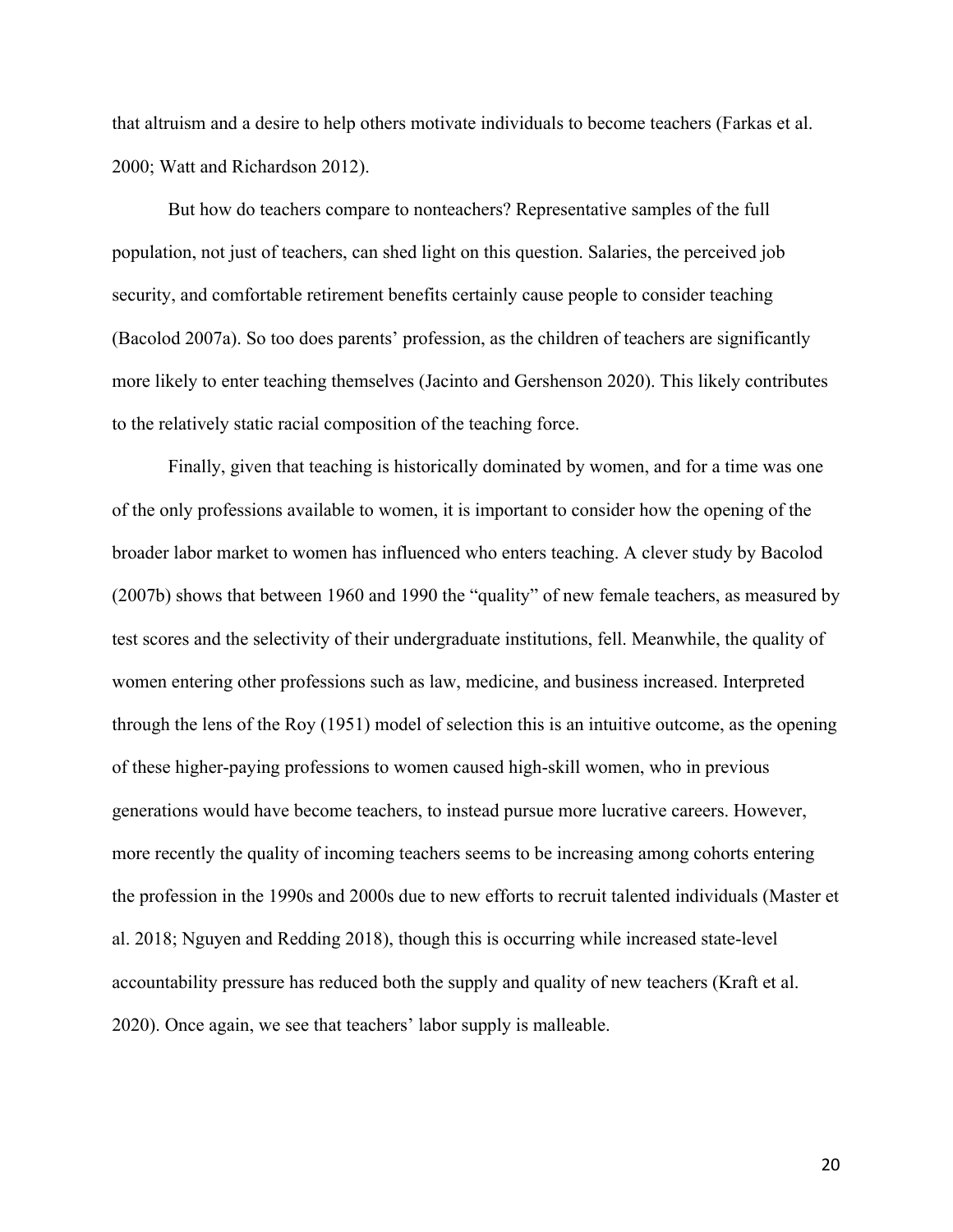## **6. Conclusion**

This article introduces some of the myriad issues regarding teacher labor markets that are studied using the insights and tools of applied economics. Some of the topics discussed here are politically contentious and some of the literature bases yield mixed results. It is important to recognize that the impact of any policy or intervention is context dependent, implementation of those policies and interventions matters, and there may be challenges to delivering an effective intervention at scale. Due to data availability and the author's biases, most studies discussed here are from the US context, and among those studies from North Carolina, Florida, and Texas are overrepresented because these states were early in granting researchers access to high-quality administrative data.

Nonetheless, many of the key insights discussed here have been replicated in enough contexts and proved robust enough to inform our thinking on education policy moving forward. First and foremost, teacher policy is central to education policy, as teachers are the most important school-provided input. Good teachers make for good schools. Good teachers make the teachers around them better and improve students' learning, behavior, and ultimately their success in the labor market. However, identifying effective teachers is difficult and requires multiple measures of teacher effectiveness.

It is also clear that teachers improve over the course of their career and the best way to facilitate this is to provide generally supportive environments along with personalized feedback and instruction. However, traditional markers of teacher quality such as graduate degrees and certification are less predictive of teacher effectiveness and might even hinder efforts to recruit a racially diverse and representative teaching force. Teacher diversity is teacher quality, as there are large immediate and long-run benefits of being exposed to a same-race teacher, but in the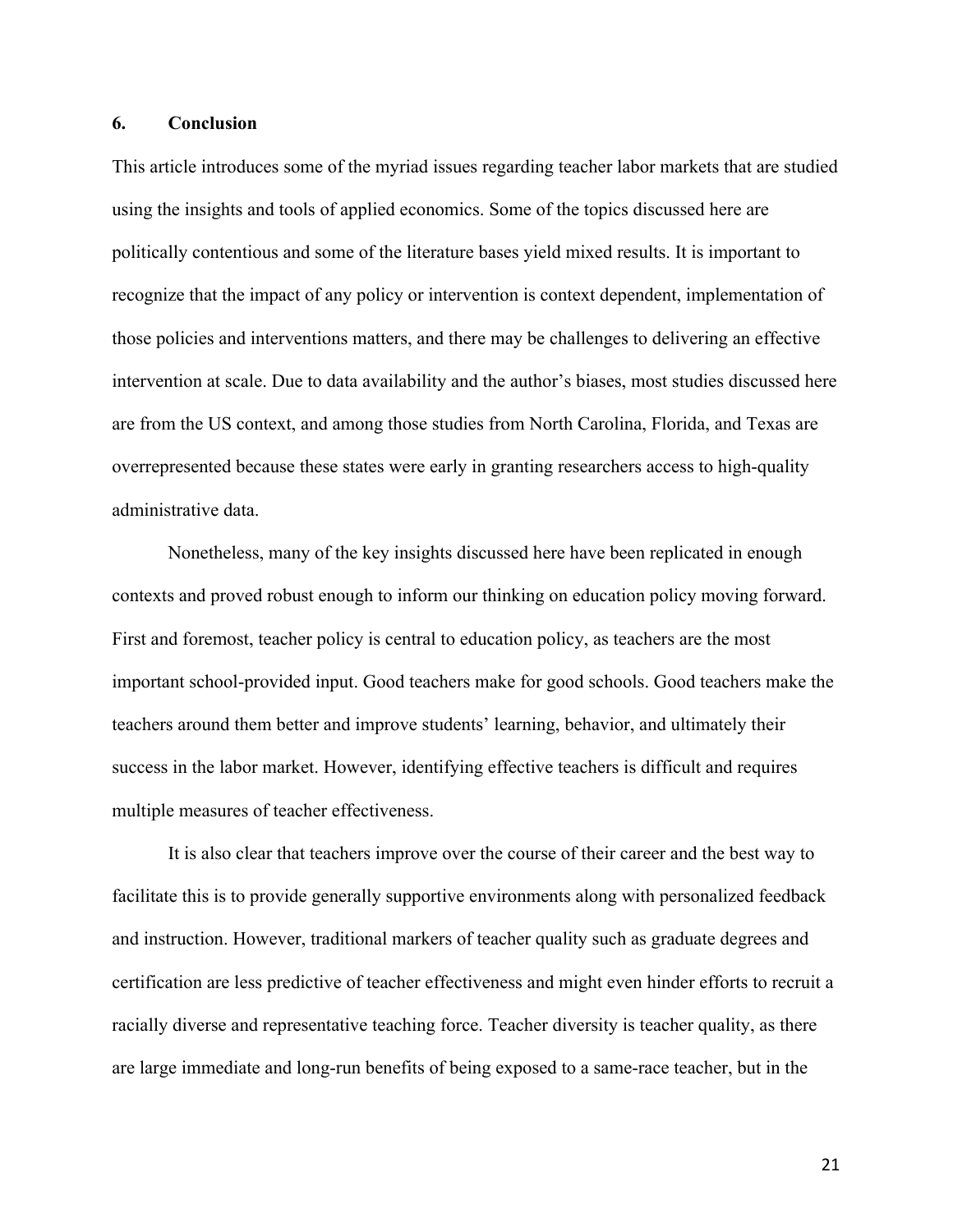US, too many students of color never have that opportunity due to the unrepresentative, disproportionately white teaching force.

Finally, teachers, like anyone else, respond to incentives. However, those incentives must be well designed to avoid unintended consequences. They must also be substantial enough to alter teacher behavior, otherwise they are wasted resources. Insights from behavioral economics show how we can do more with less in this regard. The policies, practices, and interventions described in this article are critical to ensuring that we provide *all* students with access to effective instruction, which is a necessary but not sufficient condition to ensuring that all children have equal opportunities to develop the human capital necessary to flourish in the modern economy.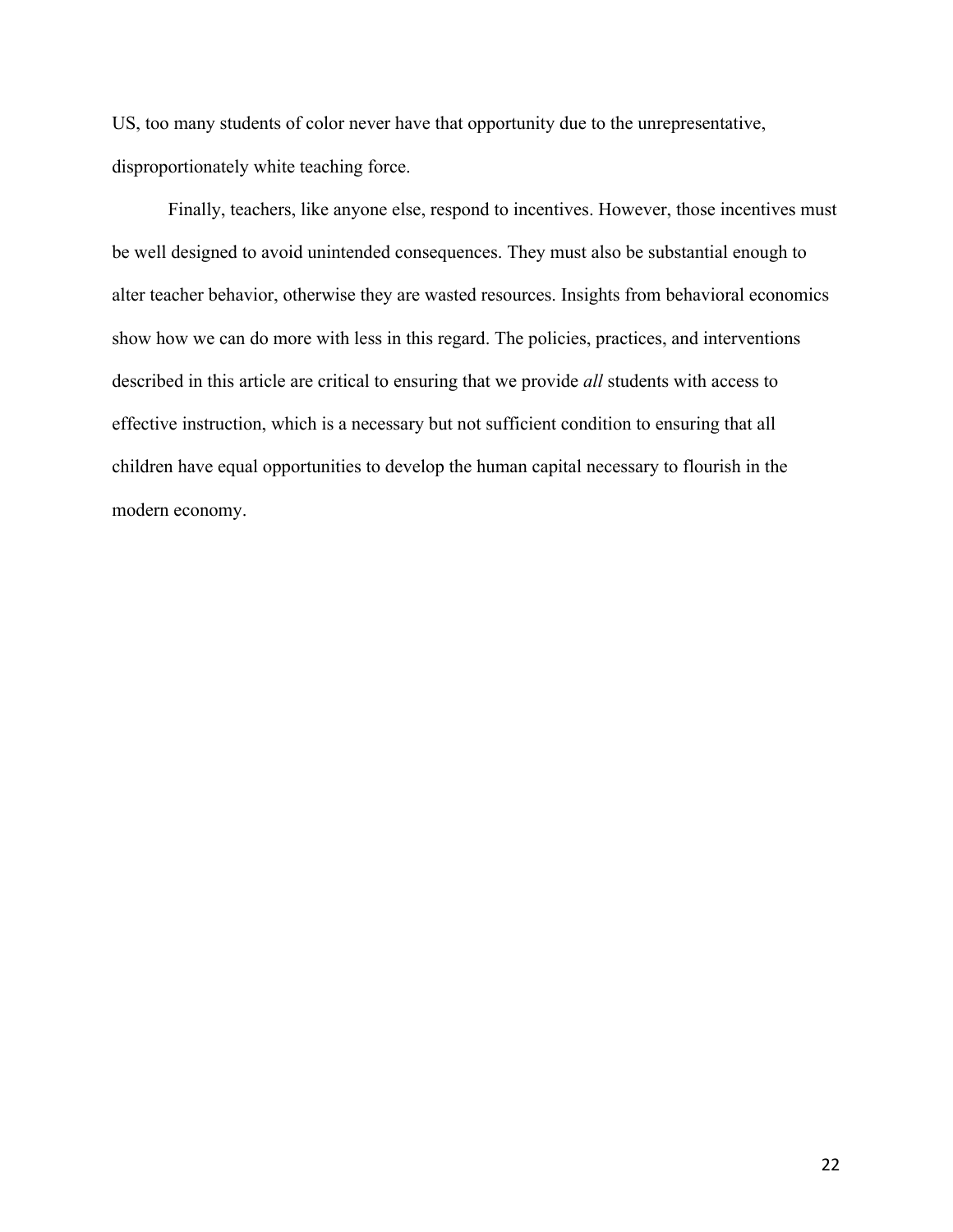## **Notes**

- 1. An important caveat is that in a secondary school setting in which students have multiple teachers per day, the model and estimation are necessarily more complicated (Jackson 2014; Mansfield 2015).
- 2. Based on annual (nine month) gains of 0.4-1.0 test-score SD in the primary grades, which are larger in the earlier grades (Baird and Pane 2019).
- 3. Empirically, education economists try to isolate the causal effect of observed teacher characteristics by replacing teacher fixed effects in a value-added model like that specified in equation (1) with a vector of the observed teacher characteristics.
- 4. Interestingly, a detailed survey of new teachers in New York City found that while individual survey items were not predictive of teaching effectiveness, they did load on to two factors that did, which might be interpreted as measuring the teacher's cognitive and non-cognitive skills (Rockoff et al. 2011).
- 5. See Goldhaber (2011) for a through discussion of teacher licensure around the world.
- 6. See Epple et al. (2016) for a thorough review of the broader literature on charter schools.
- 7. The authors estimate the effects of IMPACT using a regression discontinuity design (Murnane and Willett 2010, chapter 9), a powerful tool for causal inference, which intuitively compares teachers whose VAM scores were just above and just below an arbitrary threshold that determined eligibility for the incentives.
- 8. See Thaler (2016) and Kahneman (2011) for accessible introductions to behavioral economics.
- 9. See Gershenson (2012) and Liu et al. (2020) for a detailed discussion of substitute teacher labor markets.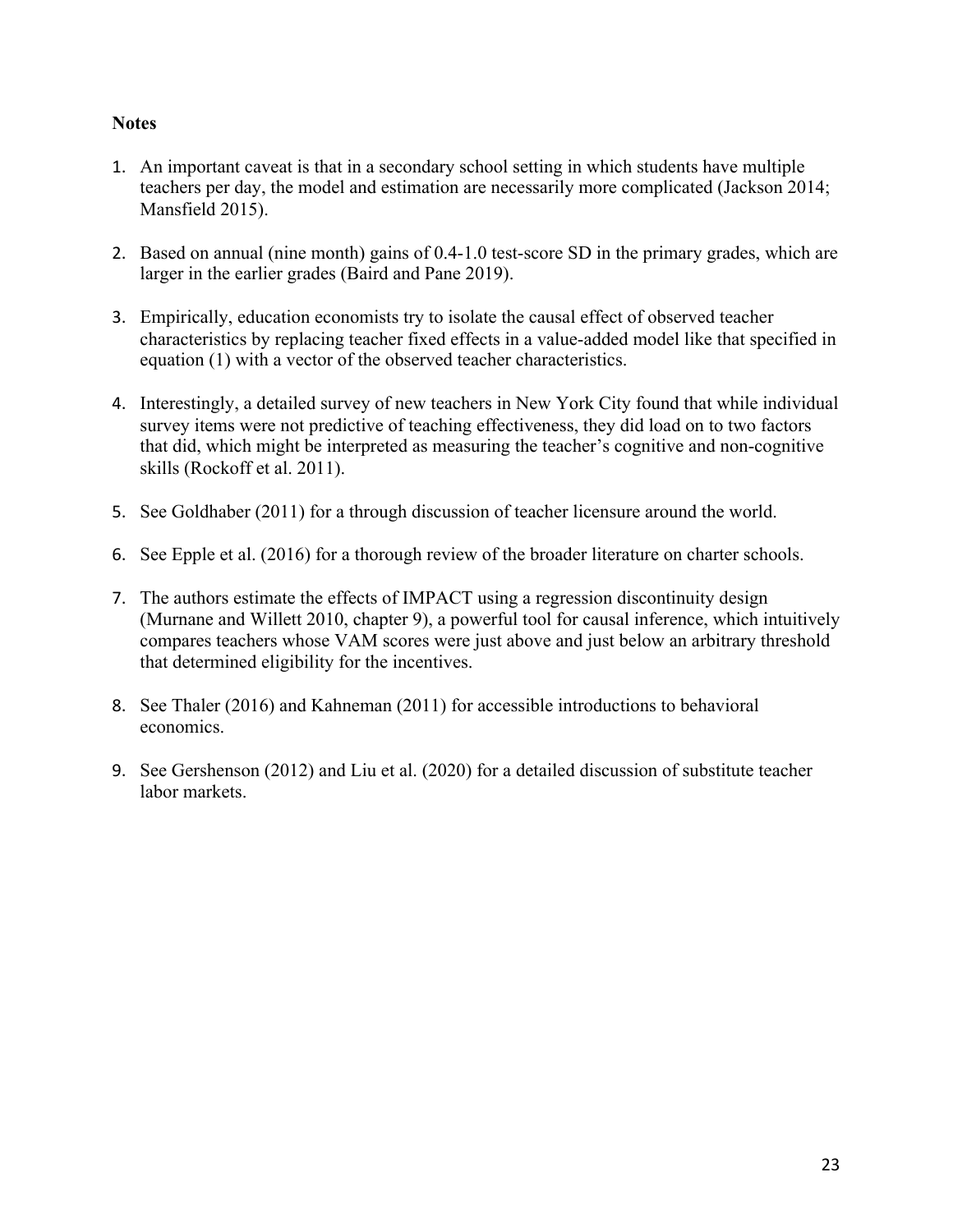## **References**

- Aaronson, Daniel, Lisa Barrow, and William Sander (2007), "Teachers and student achievement in the Chicago public high schools," *Journal of Labor Economics,* 25 (1): 95-135.
- Ahn, Tom (2013), "The missing link: Estimating the impact of incentives on teacher effort and instructional effectiveness using teacher accountability legislation data," *Journal of Human Capital,* 7 (3): 230-273.
- Angrist, Joshua D., and Jonathan Guryan (2008), "Does teacher testing raise teacher quality? Evidence from state certification requirements," *Economics of Education Review,* 27 (5): 483-503.
- Angrist, Joshua D. and Jörn-Steffen Pischke (2010), "The Credibility Revolution in Empirical Economics: How Better Research Design Is Taking the Con Out of Econometrics," *Journal of Economic Perspectives,* 24 (2): 3–30, doi: 10.1257/jep.24.2.3.
- Bacolod, Marigee (2007a), "Who teaches and where they choose to teach: College graduates of the 1990s," *Educational Evaluation and Policy Analysis,* 29 (3): 155-168.
- Bacolod, Marigee P (2007b), "Do alternative opportunities matter? The role of female labor markets in the decline of teacher quality," *The Review of Economics and Statistics,* 89 (4): 737-751.
- Baird, Matthew D., and John F. Pane (2019), "Translating standardized effects of education programs into more interpretable metrics," *Educational Researcher,* 48 (4): 217-228.
- Baker, Eva L., Paul E. Barton, Linda Darling-Hammond, Edward Haertel, Helen F. Ladd, Robert L. Linn, Diane Ravitch, Richard Rothstein, Richard J. Shavelson, and Lorrie A. Shepard, (2010), "Problems with the Use of Student Test Scores to Evaluate Teachers. EPI Briefing Paper# 278," *Economic Policy Institute*.
- Banerjee, Abhijit, and Esther Duflo (2006), "Addressing absence," *Journal of Economic perspectives,* 20 (1): 117-132.
- Bau, Natalie, and Jishnu Das (2020), "Teacher value added in a low-income country," *American Economic Journal: Economic Policy,* 12 (1): 62-96.
- Becker, Gary S (1980), *Human capital*, Vol. 3, Chicago: University of Chicago press.
- Biasi, Barbara (2018), *The labor market for teachers under different pay schemes*, No. w24813, National Bureau of Economic Research.
- Blazar, David, and Matthew A. Kraft (2015), "Exploring mechanisms of effective teacher coaching: A tale of two cohorts from a randomized experiment," *Educational evaluation and policy analysis,* 37 (4): 542-566.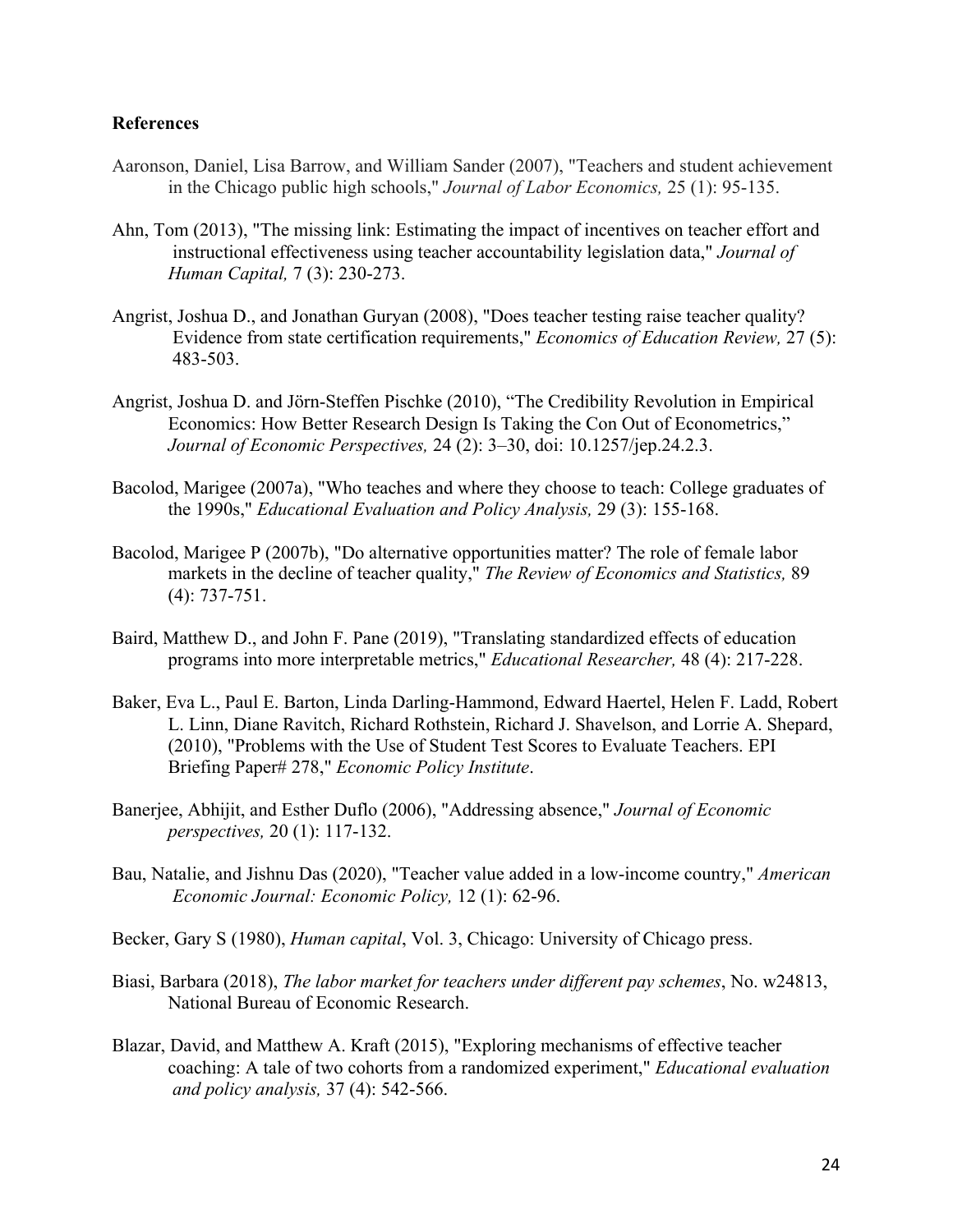- Blazar, David, and Matthew A. Kraft (2017), "Teacher and teaching effects on students' attitudes and behaviors," *Educational evaluation and policy analysis*, *39*(1), 146-170.
- Boyd, Donald, Hamilton Lankford, Susanna Loeb, and James Wyckoff (2005), "The draw of home: How teachers' preferences for proximity disadvantage urban schools," *Journal of Policy Analysis and Management: The Journal of the Association for Public Policy Analysis and Management,* 24 (1): 113-132.
- Brehm, Margaret, Scott A. Imberman, and Michael F. Lovenheim (2017), "Achievement effects of individual performance incentives in a teacher merit pay tournament," *Labour Economics,* 44: 133-150.
- Campbell, Shanyce L., and Matthew Ronfeldt (2018), "Observational evaluation of teachers: Measuring more than we bargained for?," *American Educational Research Journal,* 55 (6): 1233-1267.
- Chaudhury, Nazmul, Jeffrey Hammer, Michael Kremer, Karthik Muralidharan, and F. Halsey Rogers (2006). "Missing in action: teacher and health worker absence in developing countries," *Journal of Economic perspectives,* 20 (1): 91-116.
- Chetty, Raj, John N. Friedman, and Jonah E. Rockoff (2014 a), "Measuring the impacts of teachers I: Evaluating bias in teacher value-added estimates," *American Economic Review*, 104 (9):2593–2632. doi:10.1257/aer.104.9.2593
- Chetty, Raj, John N. Friedman, and Jonah E. Rockoff (2014 b), "Measuring the Impacts of Teachers II: Teacher Value-Added and Student Outcomes in Adulthood," *American Economic Review*, 104 (9): 2633-79.
- Clotfelter, Charles T., Helen F. Ladd, and Jacob L. Vigdor (2007), *How and why do teacher credentials matter for student achievement? Working Paper No. w12828,* National Bureau of Economic Research.
- Clotfelter, Charles T., Helen F. Ladd, and Jacob L. Vigdor (2009), "Are teacher absences worth worrying about in the U.S.?" *Education Finance and Policy*, 4(2):115–149.
- Cohen, Julie, and Dan Goldhaber. "Building a more complete understanding of teacher evaluation using classroom observations," *Educational Researcher,* 45 (6): 378-387.
- Cowan, James, and Dan Goldhaber (2016), "National board certification and teacher effectiveness: Evidence from Washington State," *Journal of Research on Educational Effectiveness,* 9 (3): 233-258.
- Das, Jishnu, Stefan Dercon, James Habyarimana, and Pramila Krishnan (2007), "Teacher shocks and student learning: Evidence from Zambia," *Journal of Human Resources*, 42(4):820–862.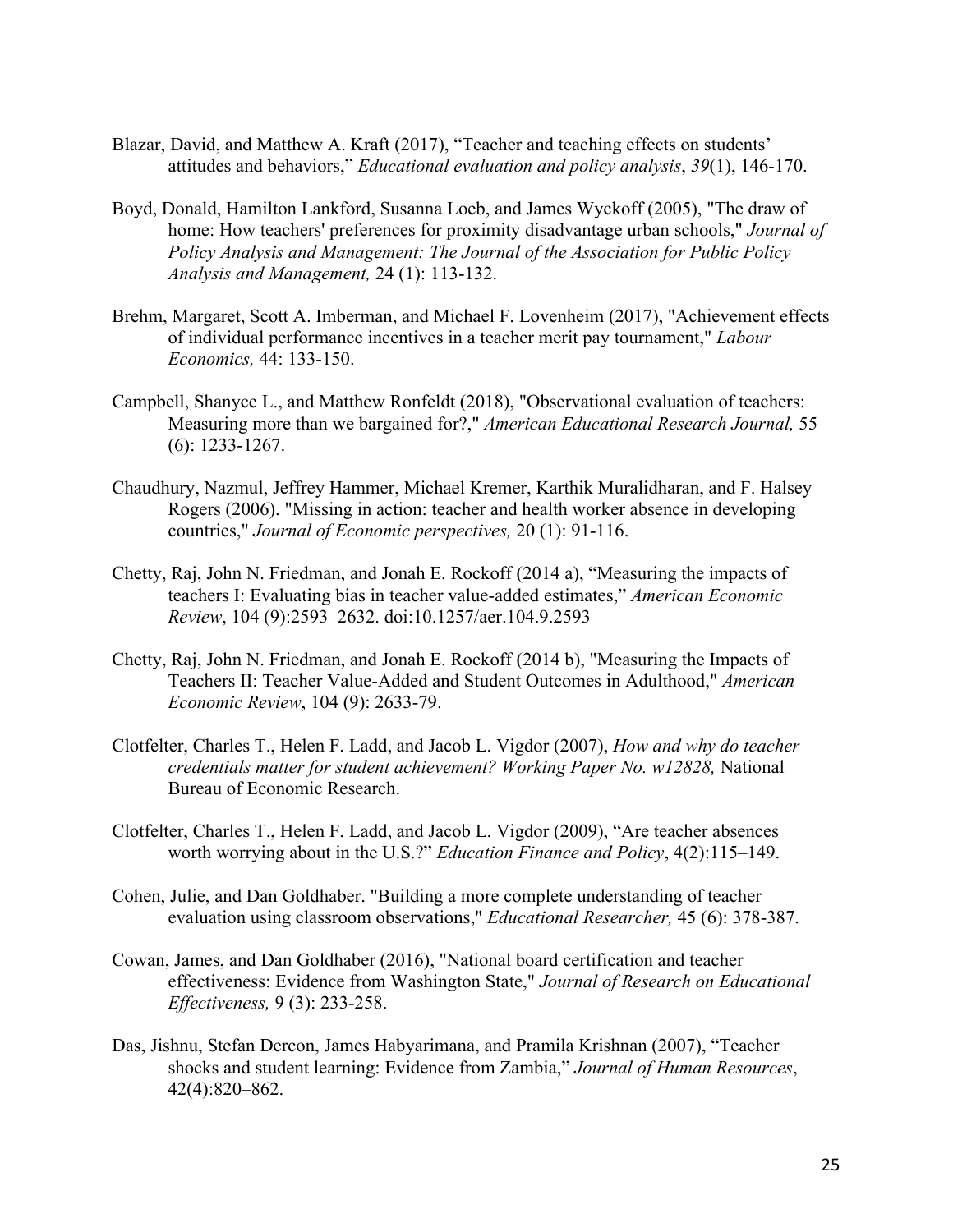- Dee, Thomas S. (2005), "A teacher like me: Does race, ethnicity, or gender matter?," *American Economic Review*, 95 (2): 158-165.
- Dee, Thomas S., and Dan Goldhaber (2017), "Understanding and addressing teacher shortages in the United States," *The Hamilton Project, Brookings Institution*.
- Dee, Thomas S., and James Wyckoff (2015), "Incentives, selection, and teacher performance: Evidence from IMPACT," *Journal of Policy Analysis and Management*, 34 (2): 267-297.
- Del Ciello, Deanna (2016), "Teach For America: Growing More Diverse," *Education Week*, Available online: https://www.edweek.org/teaching-learning/teach-for-america-growing -more-diverse, (accessed December 26, 2020).
- Delhommer, Scott (2019), "High School Role Models and Minority College Achievement". Working paper. University of Texas, Austin.
- Dieterle, Steven, Cassandra M. Guarino, Mark D. Reckase, and Jeffrey M. Wooldridge (2015), "How do principals assign students to teachers? Finding evidence in administrative data and the implications for value added," *Journal of Policy Analysis and Management,* 34 (1): 32-58.
- Donaldson, Morgaen L., and Susan Moore Johnson (2011), "Teach For America Teachers: How Long Do They Teach? Why Do They Leave?," *Phi Delta Kappan*, 93 (2): 47–51, doi: 10.1177/003172171109300211.
- Duflo, Esther, Rema Hanna, and Stephen P. Ryan (2012), "Incentives work: Getting teachers to come to school," *American Economic Review*, 102(4):1241-78.
- Egalite, Anna J., Brian Kisida, and Marcus A. Winters (2015), "Representation in the Classroom: The Effect of Own-Race Teachers on Student Achievement," *Economics of Education Review* 45: 44–52, doi: 10.1016/j.econedurev.2015.01.007
- Epple, Dennis, Richard Romano, and Ron Zimmer (2016). "Charter schools: A survey of research on their characteristics and effectiveness," *Handbook of the Economics of Education*, 5:139-208.
- Farkas, Steve, Jean Johnson, and Tony Foleno (2000), *A Sense of Calling: Who Teaches and Why. A Report from Public Agenda*, New York, NY.
- Flyer, Fredrick, and Sherwin Rosen, (1997), "The new economics of teachers and education," *Journal of Labor Economics*, 15 (1, Pt. 2): S104-S139. https://doi.org/10.1086/209858
- Fryer Jr, Roland G., Steven D. Levitt, John List, and Sally Sadoff (2012), "*Enhancing the efficacy of teacher incentives through loss aversion: A field experiment (No. w18237),*" National Bureau of Economic Research.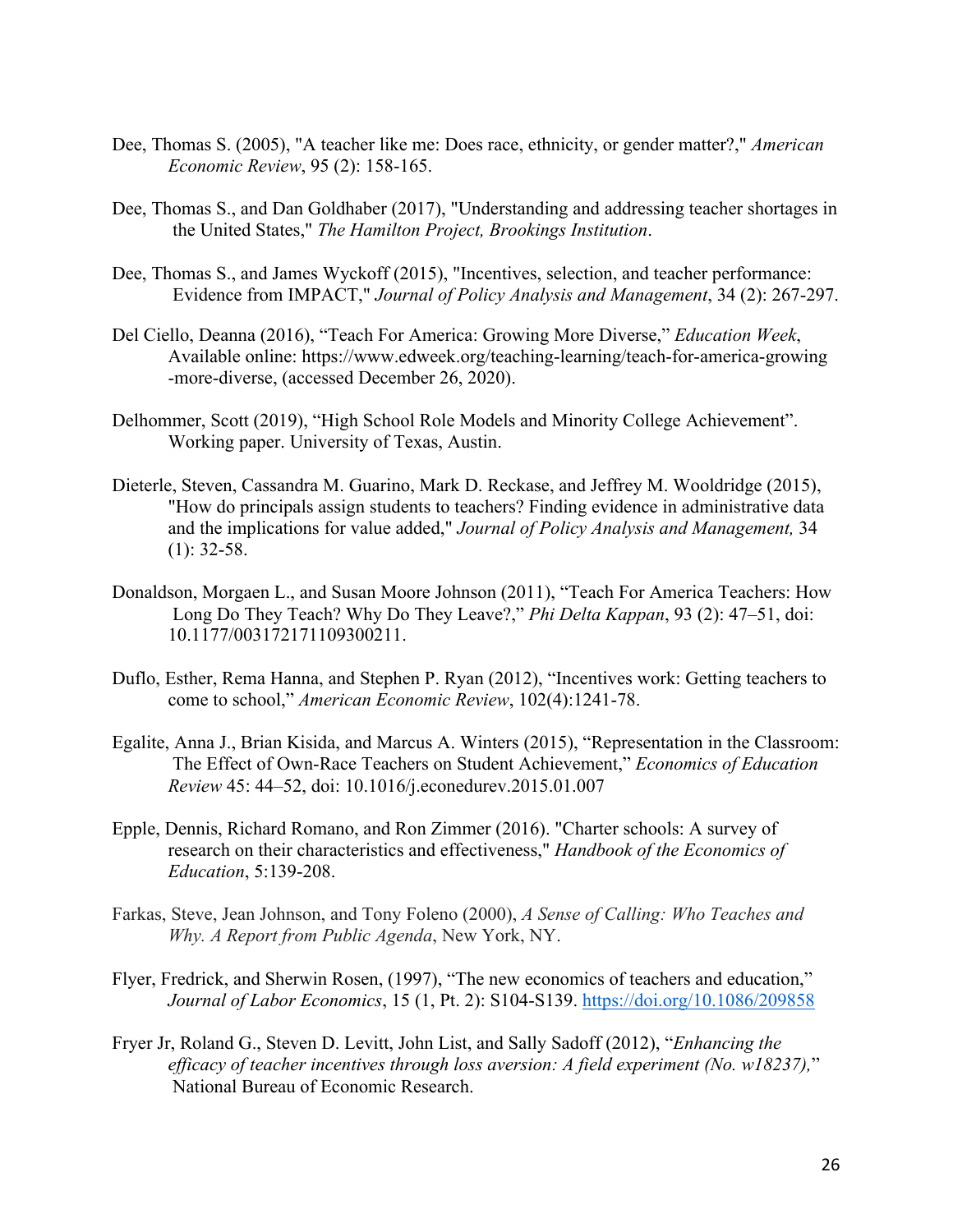- Gershenson, Seth (2012), "How do substitute teachers substitute? An empirical study of substitute-teacher labor supply," *Economics of Education Review,* 31 (4): 410-430.
- Gershenson, Seth (2016 a), "Linking teacher quality, student attendance, and student achievement," *Education Finance and Policy*, 11 (2): 125-149.
- Gershenson, Seth (2016 b), "Performance standards and employee effort: Evidence from teacher absences," *Journal of Policy Analysis and Management,* 35 (3): 615-638.
- Gershenson, Seth (2019), "Student-Teacher Race Match in Charter and Traditional Public Schools," *Thomas B. Fordham Institute*.
- Gershenson, Seth, Constance A. Lindsay, and Michael Hansen (2021). *Teacher Diversity and Student Success: Why Racial Representation Matters in the Classroom, Cambridge:* Harvard Education Press.
- Gershenson, Seth, Cassandra M.D. Hart, Joshua Hyman, Constance Lindsay, and Nicholas W. Papageorge (2018), "The long-run impacts of same-race teachers (Working Paper No. 25254)," *National Bureau of Economic Research*, https://doi.org/10.3386/w25254.
- Gershenson, Seth, Stephen B. Holt, and Nicholas W. Papageorge (2016), "Who Believes in Me? The Effect of Student–Teacher Demographic Match on Teacher Expectations," *Economics of Education Review,* 52: 209–24, doi: 10.1016/j.econedurev.2016.03.002.
- Glazerman, Steven, Daniel Mayer, and Paul Decker (2006), "Alternative routes to teaching: The impacts of Teach for America on student achievement and other outcomes," *Journal of Policy Analysis and Management,* 25 (1): 75-96.
- Goldhaber, Dan (2011), "Licensure: Exploring the value of this gateway to the teacher workforce," *Handbook of the Economics of Education*, 3:315-339.
- Goldhaber, Dan (2019), "Evidence-based teacher preparation: Policy context and what we know," *Journal of Teacher Education,* 70 (2): 90-101.
- Goldhaber, Dan, John Krieg, and Roddy Theobald (2020 a), "Effective like me? Does having a more productive mentor improve the productivity of mentees?," *Labour Economics,* 63: 101792.
- Goldhaber, Dan, John Krieg, Natsumi Naito, and Roddy Theobald (2020 b), "Making the most of student teaching: The importance of mentors and scope for change," *Education Finance and Policy,* 15 (3): 581-591.
- Goldhaber, Dan, and Michael Hansen (2010), "Race, gender, and teacher testing: How informative a tool is teacher licensure testing?," *American Educational Research Journal,* 47 (1): 218-251.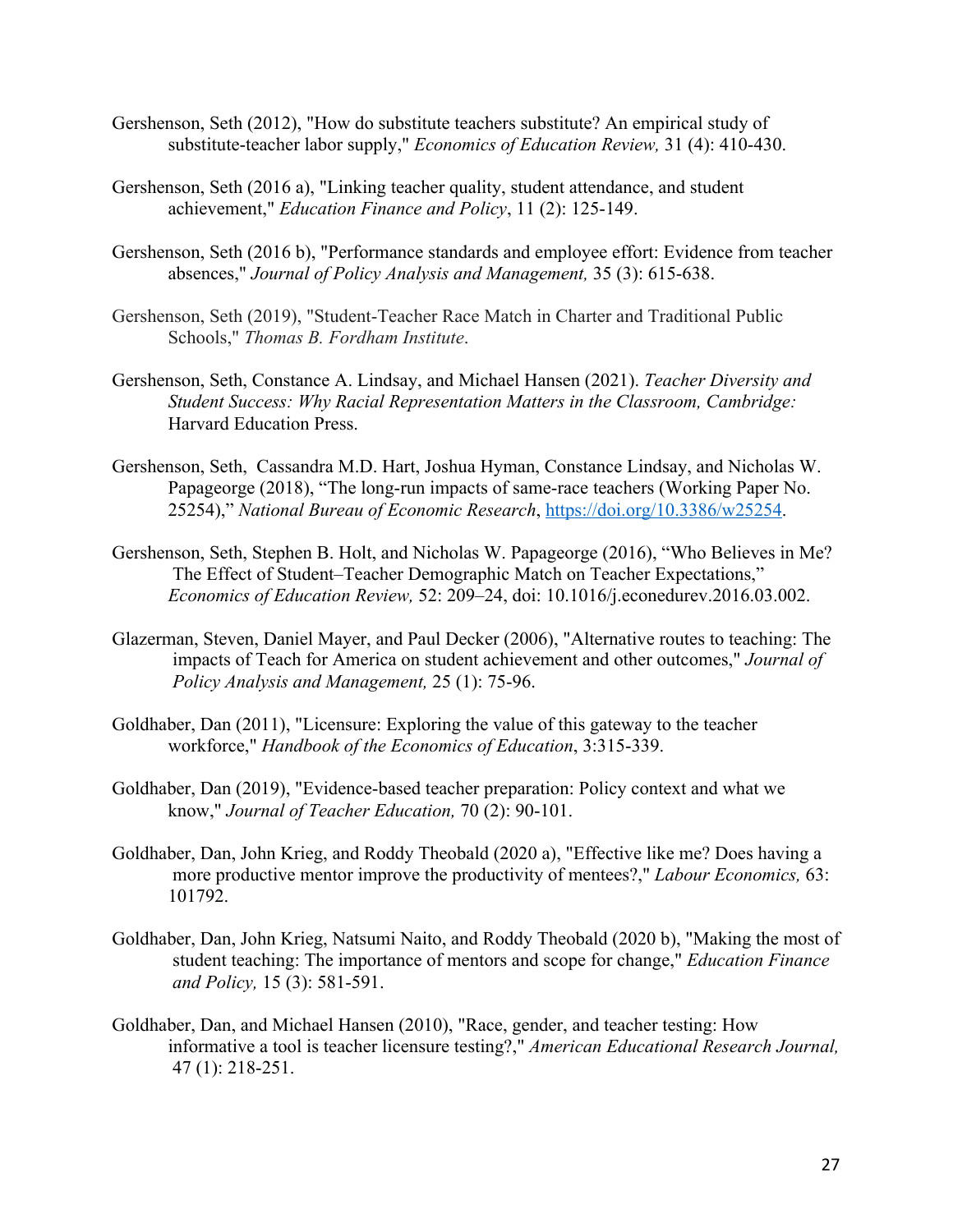- Goldhaber, Dan D., Pete Goldschmidt, and Fannie Tseng (2013), "Teacher value-added at the high-school level: Different models, different answers?," *Educational Evaluation and Policy Analysis,* 35 (2): 220-236.
- Goldhaber, Dan, Lesley Lavery, and Roddy Theobald (2015), "Uneven playing field? Assessing the teacher quality gap between advantaged and disadvantaged students," *Educational researcher,* 44 (5): 293-307.
- Goldhaber, Dan, Roddy Theobald, and Christopher Tien (2019), "Why we need a diverse teacher workforce," *Phi Delta Kappan,* 100 (5): 25-30.
- Goodman, Sarena F., and Lesley J. Turner (2013), "The design of teacher incentive pay and educational outcomes: Evidence from the New York City bonus program," *Journal of Labor Economics,* 31 (2): 409-420.
- Grissom, Jason A., and Christopher Redding (2016), "Discretion and Disproportionality: Explaining the Underrepresentation of High-Achieving Students of Color in Gifted Programs," *AERA Open*, doi: 10.1177/2332858415622175.
- Grissom, Jason A., and Michelle Reininger (2012), "Who comes back? A longitudinal analysis of the reentry behavior of exiting teachers," *Education Finance and Policy*, 7(4): 425– 454. https://doi.org/10.1162/EDFP\_a\_00075
- Grossman, Pam, Julie Cohen, Matthew Ronfeldt, and Lindsay Brown (2014), "The test matters: The relationship between classroom observation scores and teacher value added on multiple types of assessment," *Educational Researcher,* 43 (6): 293-303.
- Guarino, Cassandra M., Mark D. Reckase, and Jeffrey M. Wooldridge (2015), "Can value added measures of teacher performance be trusted?," *Education Finance and Policy,* 10 (1) :117–156.doi:10.1162/EDFP\_a\_00153
- Hanushek, Eric A. (1979), "Conceptual and empirical issues in the estimation of educational production functions," *Journal of human Resources:* 351-388.
- Hanushek, Eric A., John F. Kain, and Steven G. Rivkin (2004), "Why public schools lose teachers," *Journal of Human Resources*, 39(2): 326–354.
- Hanushek, Eric A., Steven G. Rivkin, and Jeffrey C. Schiman (2016), "Dynamic effects of teacher turnover on the quality of instruction," *Economics of Education Review,* 55: 132- 148.
- Harris, Douglas N. (2011), *Value-Added Measures in Education: What Every Educator Needs to Know*, Cambridge: Harvard Education Press.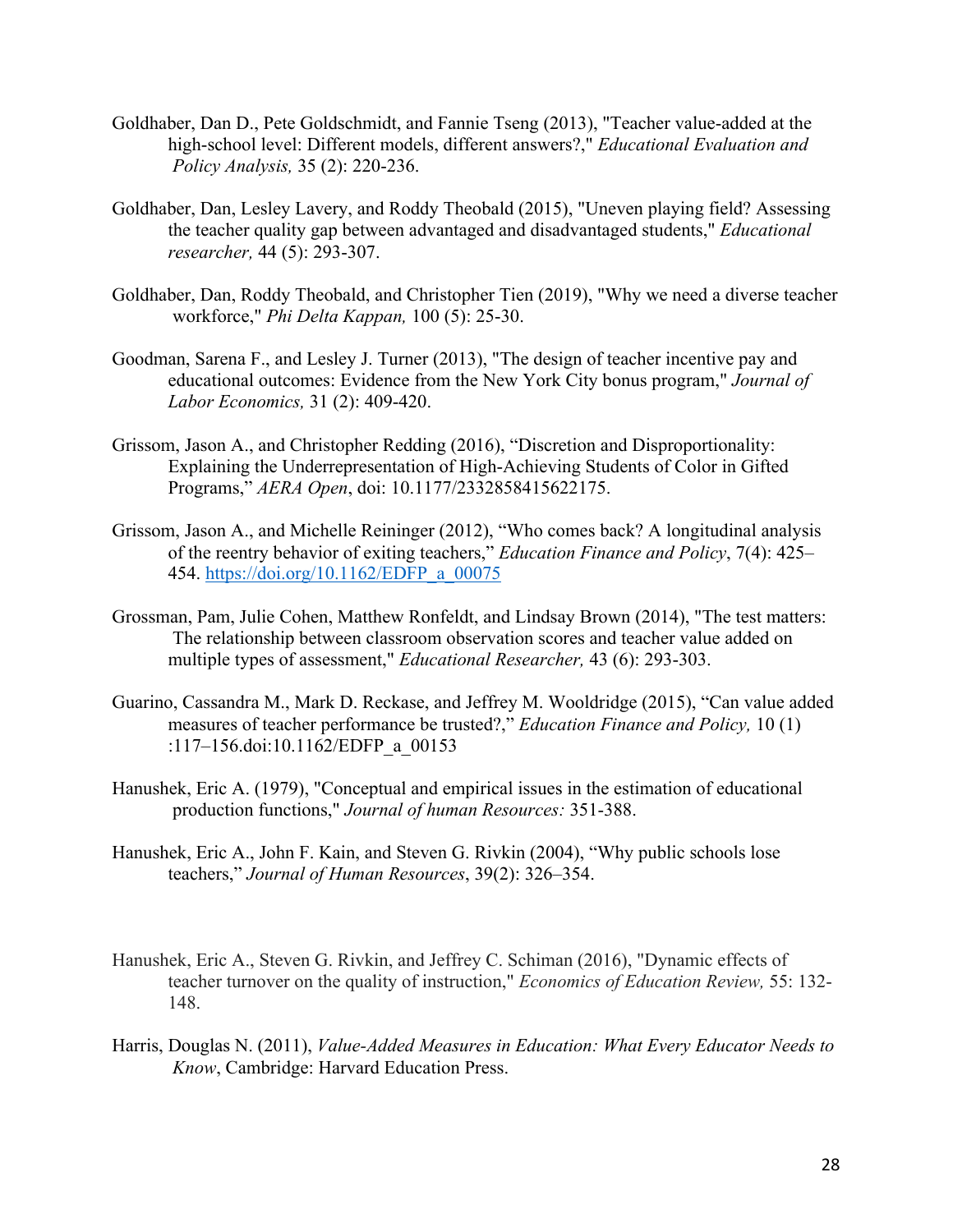- Harris, Douglas N., and Tim R. Sass (2014), "Skills, productivity and the evaluation of teacher performance." *Economics of Education Review,* 40: 183-204.
- Hart, Cassandra M. D. (2020), "An Honors Teacher Like Me: Effects of Access to Same-Race Teachers on Black Students' Advanced-Track Enrollment and Performance," *Educational Evaluation and Policy Analysis,* 42 (2): 163–87.
- Herrmann, Mariesa A., and Jonah E. Rockoff (2012), "Worker absence and productivity: Evidence from teaching," *Journal of Labor Economics*, 30: 749–782.
- Hill, Andrew J., and Daniel B. Jones (2020), "The Impacts of Performance Pay on Teacher Effectiveness and Retention Does Teacher Gender Matter?," *Journal of Human Resources,* 55(1): 349-385.
- Holt, Stephen B., and Seth Gershenson (2019), "The impact of demographic representation on absences and suspensions," *Policy Studies Journal,* 47 (4): 1069-1099.
- Jacinto, Alberto, and Seth Gershenson (2020), "The Intergenerational Transmission of Teaching," *American Educational Research Journal.*
- Jackson, C. Kirabo (2014), "Teacher quality at the high school level: The importance of accounting for tracks," *Journal of Labor Economics*, *32*(4): 645-684.
- Jackson, C. Kirabo (2018), "What do test scores miss? The importance of teacher effects on non– test score outcomes." *Journal of Political Economy,* 126 (5): 2072-2107.
- Jackson, C. Kirabo, and Elias Bruegmann (2009), "Teaching students and teaching each other: The importance of peer learning for teachers," *American Economic Journal: Applied Economics* 1(4): 85-108.
- Jackson, C. Kirabo, Jonah E. Rockoff, and Douglas O. Staiger (2014), "Teacher effects and teacher-related policies," *Annu. Rev. Econ.* 6(1): 801-825.
- Jacob, Brian A. (2013), "The effect of employment protection on teacher effort," *Journal of Labor Economics*, 31 (4): 727-761.
- Jacob, Brian A., and Lars Lefgren (2004), "The impact of teacher training on student achievement quasi-experimental evidence from school reform efforts in Chicago," *Journal of Human Resources*, 39 (1): 50-79.
- Jacob, Brian A., and Lars Lefgren (2008), "Can principals identify effective teachers? Evidence on subjective performance evaluation in education," *Journal of labor Economics,* 26 (1): 101-136.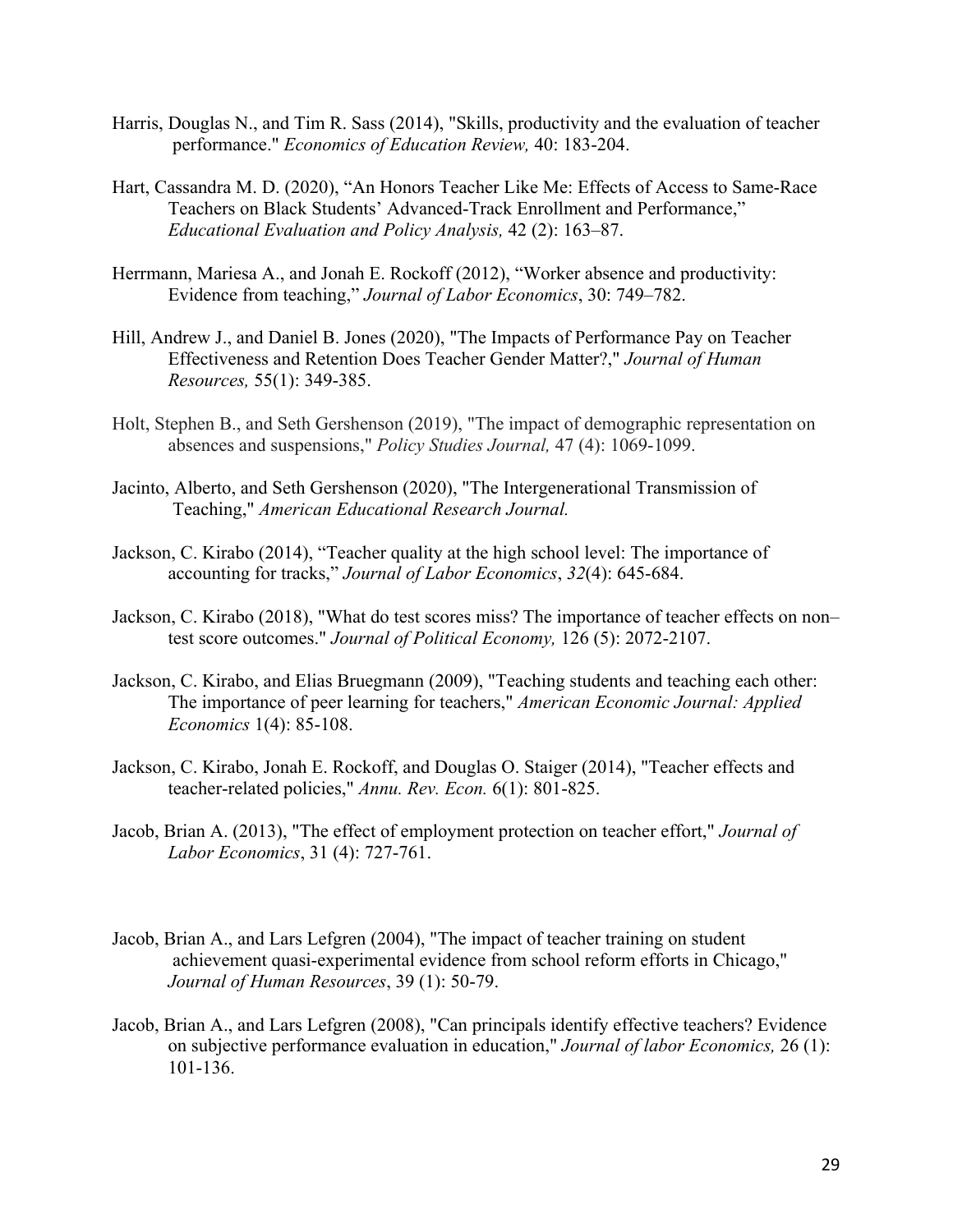- Jacob, Brian A. (2011), "Do principals fire the worst teachers?," *Educational Evaluation and Policy Analysis,* 33 (4): 403-434.
- Joshi, Ela, Sy Doan, and Matthew G. Springer (2018), "Student-Teacher Race Congruence: New Evidence and Insight from Tennessee," *AERA Open,* 4 (4): 1–25, doi: 10.1177/2332858418817528.
- Kahneman, Daniel (2011). *Thinking, fast and slow*. Macmillan.
- Kane, Thomas J., and Douglas O. Staiger (2008), "Estimating teacher impacts on student achievement: An experimental evaluation," *NBER Working Paper No. 14607.*
- Kleiner, Morris M. (2000), "Occupational licensing," *Journal of Economic Perspectives,* 14 (4): 189-202.
- Koedel, Cory, Kata Mihaly, and Jonah E. Rockoff (2015), "Value-added modeling: A review," *Economics of Education Review,* 47: 180-195.
- Koedel, Cory, Eric Parsons, Michael Podgursky, and Mark Ehlert (2015), "Teacher preparation programs and teacher quality: Are there real differences across programs?," *Education Finance and Policy,* 10 (4): 508-534.
- Kraft, Matthew A. (2019), "Teacher effects on complex cognitive skills and social-emotional competencies," *Journal of Human Resources*, *54*(1):1-36.
- Kraft, Matthew A., and David Blazar (2018), "Taking teacher coaching to scale: Can personalized training become standard practice?," *Education Next*, 18 (4): 68-75.
- Kraft, Matthew A., and John P. Papay (2014), "Can professional environments in schools promote teacher development? Explaining heterogeneity in returns to teaching experience," *Educational evaluation and policy analysis,* 36 (4): 476-500.
- Kraft, Matthew A., David Blazar, and Dylan Hogan (2018), "The effect of teacher coaching on instruction and achievement: A meta-analysis of the causal evidence," *Review of educational research,* 88 (4): 547-588.
- Kraft Matthew A., Eric J. Brunner, Shaun M. Dougherty, and David J. Schwegman (2020), "Teacher Accountability Reforms and the Supply and Quality of New Teachers," *Journal of Public Economics,* 188: 104212.
- Lankford, Hamilton, Susanna Loeb, and James and Wyckoff (2002), "Teacher sorting and the plight of urban schools: A descriptive analysis," *Educational evaluation and policy analysis*, 24(1): 37-62.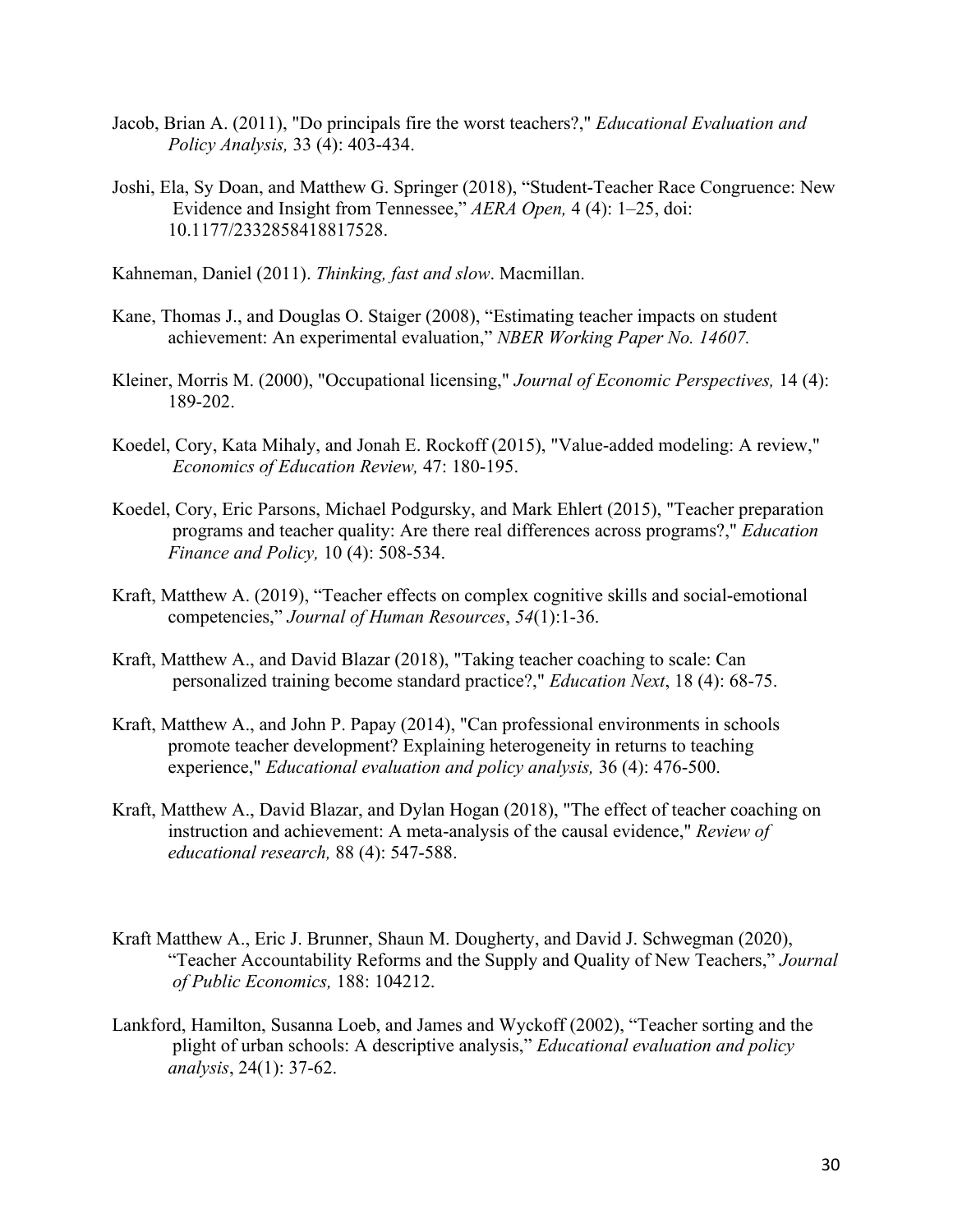- Lindsay, Constance A., and Cassandra M. D. Hart (2017), "Exposure to Same-Race Teachers and Student Disciplinary Outcomes for Black Students in North Carolina," *Educational Evaluation and Policy Analysis,* 39 (3): 485–510, doi: 10.3102/0162373717693109.
- Liu, Jing, and Susanna Loeb (2021), "Engaging teachers: Measuring the impact of teachers on student attendance in secondary school," *Journal of Human Resources*, 56 (2): 343–379.
- Liu, Jing, Susanna Loeb, and Yingand Shi (2020), "More Than Shortages: The Unequal Distribution of Substitute Teaching," *Education Finance and Policy*: 1-48.
- Lochner, Lance (2011), "Nonproduction benefits of education: Crime, health, and good citizenship." *Handbook of the Economics of Education*, 4: 183-282.
- Lochner, Lance, and Enrico Moretti (2004), "The effect of education on crime: Evidence from prison inmates, arrests, and self-reports," *American economic review,* 94 (1): 155-189.
- Lombardi, María (2019), "Is the remedy worse than the disease? The impact of teacher remediation on teacher and student performance in Chile," *Economics of Education Review,* 73: 101928.
- Lovenheim, Michael, and Sarah E. Turner (2017), *Economics of education*. Macmillan Higher Education.
- Mansfield, Richard K (2015), "Teacher quality and student inequality," *Journal of Labor Economics*, 33 (3): 751-788.
- Master, Benjamin, Min Sun, and Susanna Loeb (2018), "Teacher workforce developments: Recent changes in academic competitiveness and job satisfaction of new teachers," *Education Finance and Policy,* 13(3): 310-332.
- Mbiti, Isaac, Karthik Muralidharan, Mauricio Romero, Youdi Schipper, Constantine Manda, and Rakesh Rajani (2019), "Inputs, incentives, and complementarities in education: Experimental evidence from Tanzania," *The Quarterly Journal of Economics,* 134 (3): 1627-1673.
- Miller, Raegen T., Richard J. Murnane, and John B. Willett (2008), "Do teacher absences impact student achievement? Longitudinal evidence from one urban school district," *Educational Evaluation and Policy Analysis*, 30 (2): 181–200.
- Moretti, Enrico (2004), "Human capital externalities in cities," *Handbook of regional and urban economics*, 4: 2243-2291.
- Murnane, Richard J. (1975), "The impact of school resources on the learning of inner-city children."

Murnane, Richard J., and John B. Willett (2010), *Methods matter: Improving causal inference in*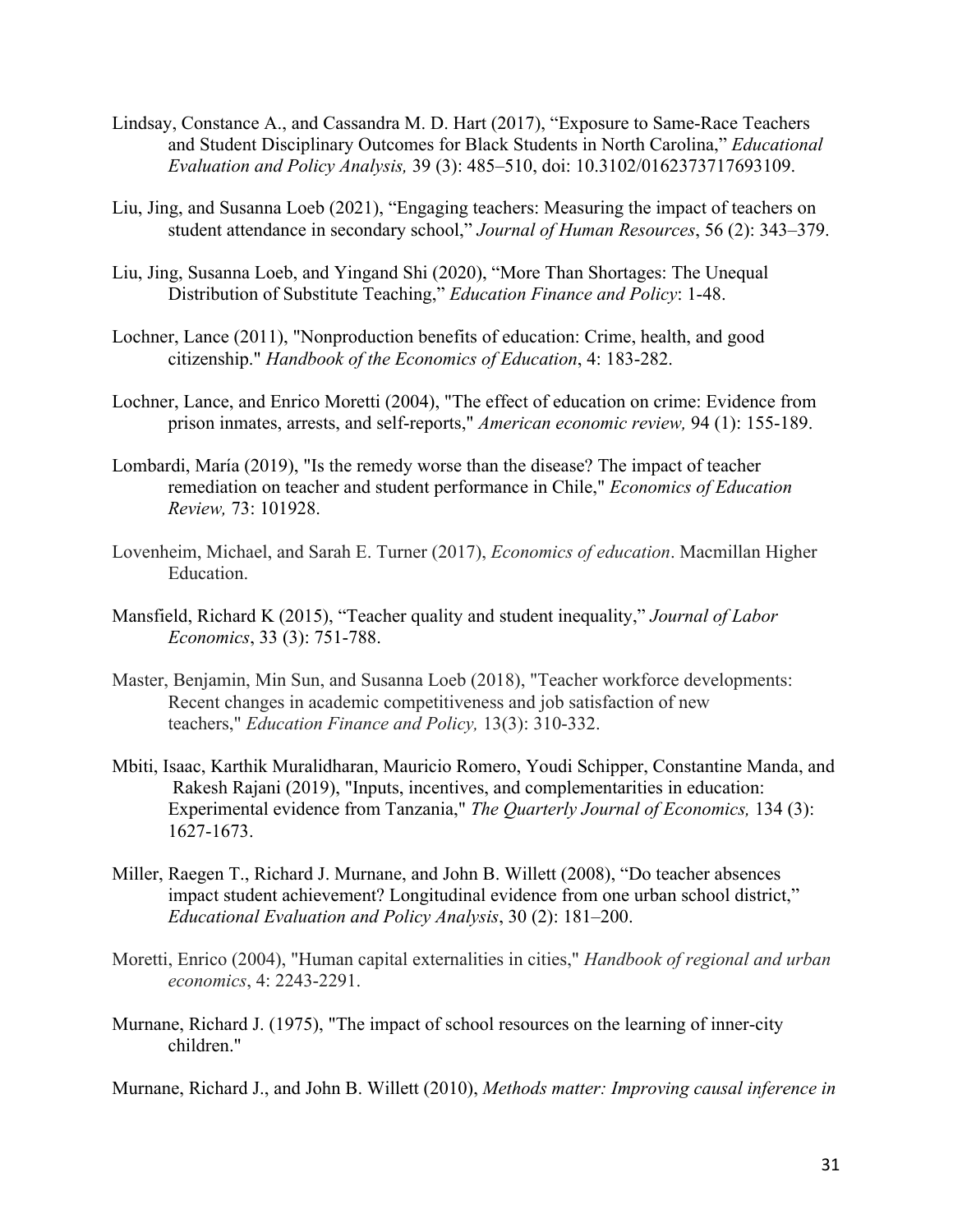*educational and social science research*. Oxford University Press.

Nguyen, Tuan D., and Christopher Redding (2018), "Changes in the demographics, qualifications, and turnover of American STEM teachers, 1988–2012." *AERA Open* 4 (3): 2332858418802790.

Nunn, Ryan (2016), "Occupational Licensing and American Workers," *The Hamilton Project*.

- Redding, Christopher (2019), "A teacher like me: A review of the effect of student–teacher racial/ethnic matching on teacher perceptions of students and student academic and behavioral outcomes," *Review of educational research,* 89 (4): 499-535.
- Redding, Christopher, and Dominique J. Baker (2019), "Understanding racial/ethnic diversity gaps among early career teachers," *AERA Open*, 5 (2): 1–17. https://doi.org/10.1177/2332858419848440
- Reininger, Michelle (2012), "Hometown disadvantage? It depends on where you're from: Teachers' location preferences and the implications for staffing schools," *Educational Evaluation and Policy Analysis,* 34 (2): 127-145.
- Rivkin, Steven G., Eric A. Hanushek, and John F. Kain (2005), "Teachers, schools, and Academic Achievement," *Econometrica*, 73 (2): 417–458. doi:10.1111/j.1468- 0262.2005.00584.x
- Rockoff, Jonah E. (2004), "The impact of individual teachers on student achievement: Evidence from panel data," *American Economic Review,* 94(2): 247–252. doi:10.1257/0002828041302244
- Rockoff, Jonah E., and Cecilia Speroni (2011), "Subjective and objective evaluations of teacher effectiveness: Evidence from New York City," *Labour Economics,* 18 (5): 687-696.
- Rockoff, Jonah E., Brian A. Jacob, Thomas J. Kane, and Douglas O. Staiger (2011), "Can you recognize an effective teacher when you recruit one?," *Education finance and Policy,* 6 (1): 43-74.
- Ronfeldt, Matthew, Susanna Loeb, and James Wyckoff (2013), "How teacher turnover harms student achievement," *American educational research journal,* 50 (1): 4-36.
- Rothstein, Jesse (2010), "Teacher quality in educational production: Tracking, decay, and Student Achievement," *Quarterly Journal of Economics*, 125 (1): 175–214. doi:10.1162/qjec.2010.125.1.175
- Roy, Andrew Donald. "Some thoughts on the distribution of earnings." *Oxford economic papers,* 3 (2): 135-146.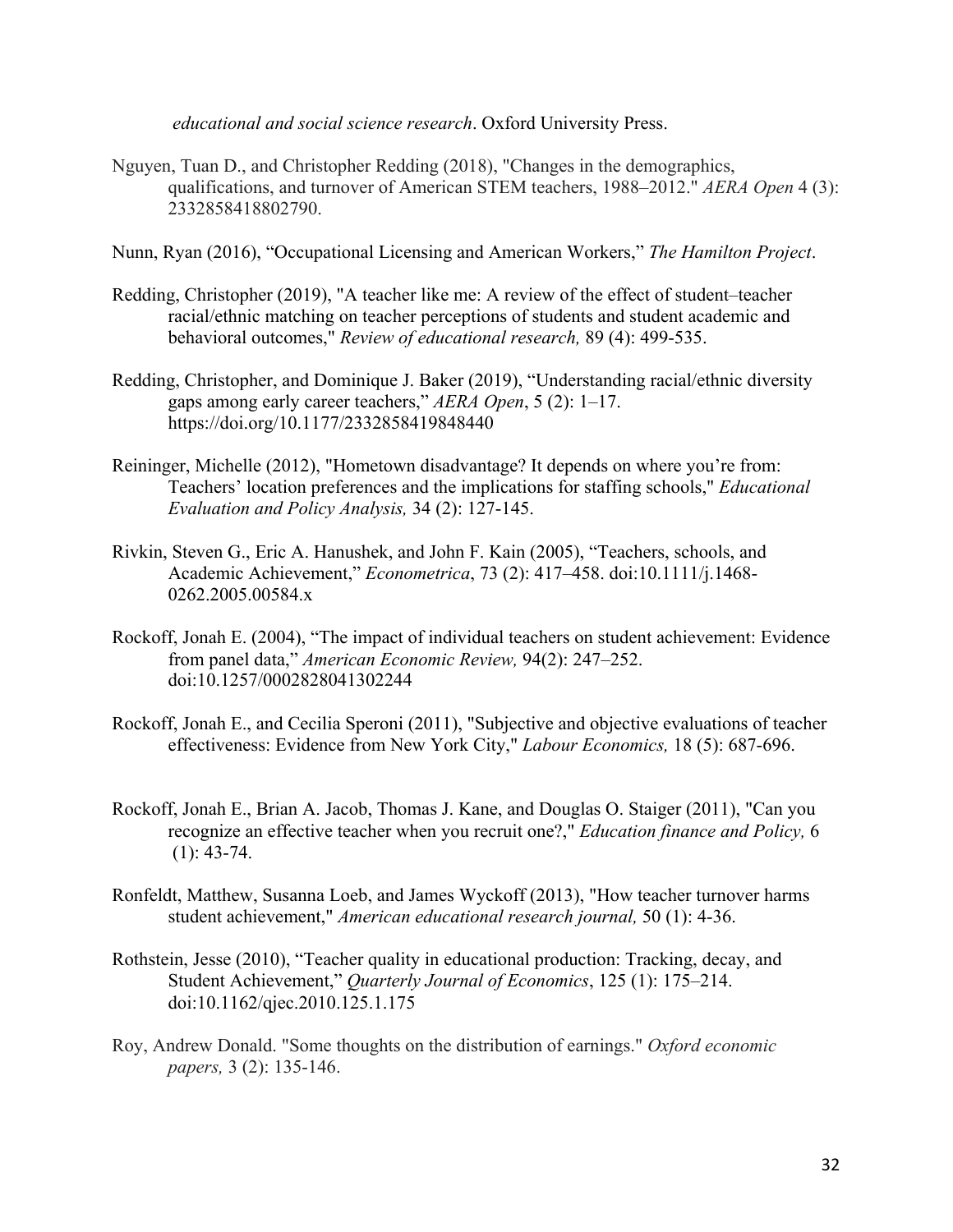Roza, Marguerite (2007), *Frozen Assets*, Washington, DC: Education Sector Reports.

- Sandilos, Lia E., Wesley A. Sims, Kate E. Norwalk, and Linda A. Reddy (2019), "Converging on quality: Examining multiple measures of teaching effectiveness," *Journal of school psychology,* 74: 10-28.
- Slater, Helen, Neil M. Davies, and Simon Burgess (2012), "Do teachers matter? Measuring the variation in teacher effectiveness in England," *Oxford Bulletin of Economics and Statistics,* 74 (5): 629-645.
- Sorensen, Lucy C., and Helen F. Ladd (2020), "The hidden costs of teacher turnover," *AERA Open*, 6 (1): 2332858420905812.
- Speroni, Cecilia, Alison Wellington, Paul Burkander, Hanley Chiang, Mariesa Herrmann, and Kristin Hallgren (2020), "Do Educator Performance Incentives Help Students? Evidence from the Teacher Incentive Fund National Evaluation," *Journal of Labor Economics,* 38 (3).
- Springer, Matthew G., Dale Ballou, Laura Hamilton, Vi-Nhuan Le, J. R. Lockwood, Daniel F. McCaffrey, Matthew Pepper, and Brian M. Stecher (2011), "Teacher Pay for Performance: Experimental Evidence from the Project on Incentives in Teaching (POINT)," *Society for Research on Educational Effectiveness*.
- Staiger, Douglas O., and Jonah E. Rockoff (2010), "Searching for effective teachers with imperfect information," *Journal of Economic perspectives*, 24 (3): 97-118.
- Taylor, Eric S., and John H. Tyler (2012), "The effect of evaluation on teacher performance," *American Economic Review,* 102 (7): 3628-51.
- Taylor, Erika D., Stacey Pelika, and Andy Coons (2017), "To What Extent Are Ethnic Minority Teacher Candidates Affected by High-Stakes Assessments? NEA Research Brief NBI No. 16," *National Education Association.*
- Thaler, Richard H. (2016), "Behavioral economics: Past, present, and future," *American Economic Review,* 106 (7): 1577-1600.
- Todd, Petra E., and Kenneth I. Wolpin (2003), "On the specification and estimation of the production function for cognitive achievement," *The Economic Journal,* 113 (485): F3- F33.
- Tran, Long, and Seth Gershenson (2021), "Experimental Estimates of the Student Attendance Production Function," *Educational Evaluation and Policy Analysis*. doi: 10.3102/0162373720984463
- Vinopal, Katie (2018), "Understanding Individual and Organizational Level Representation: The Case of Parental Involvement in Schools," *Journal of Public Administration Research and Theory,* 28 (1): 1–15, doi: 10.1093/jopart/mux036.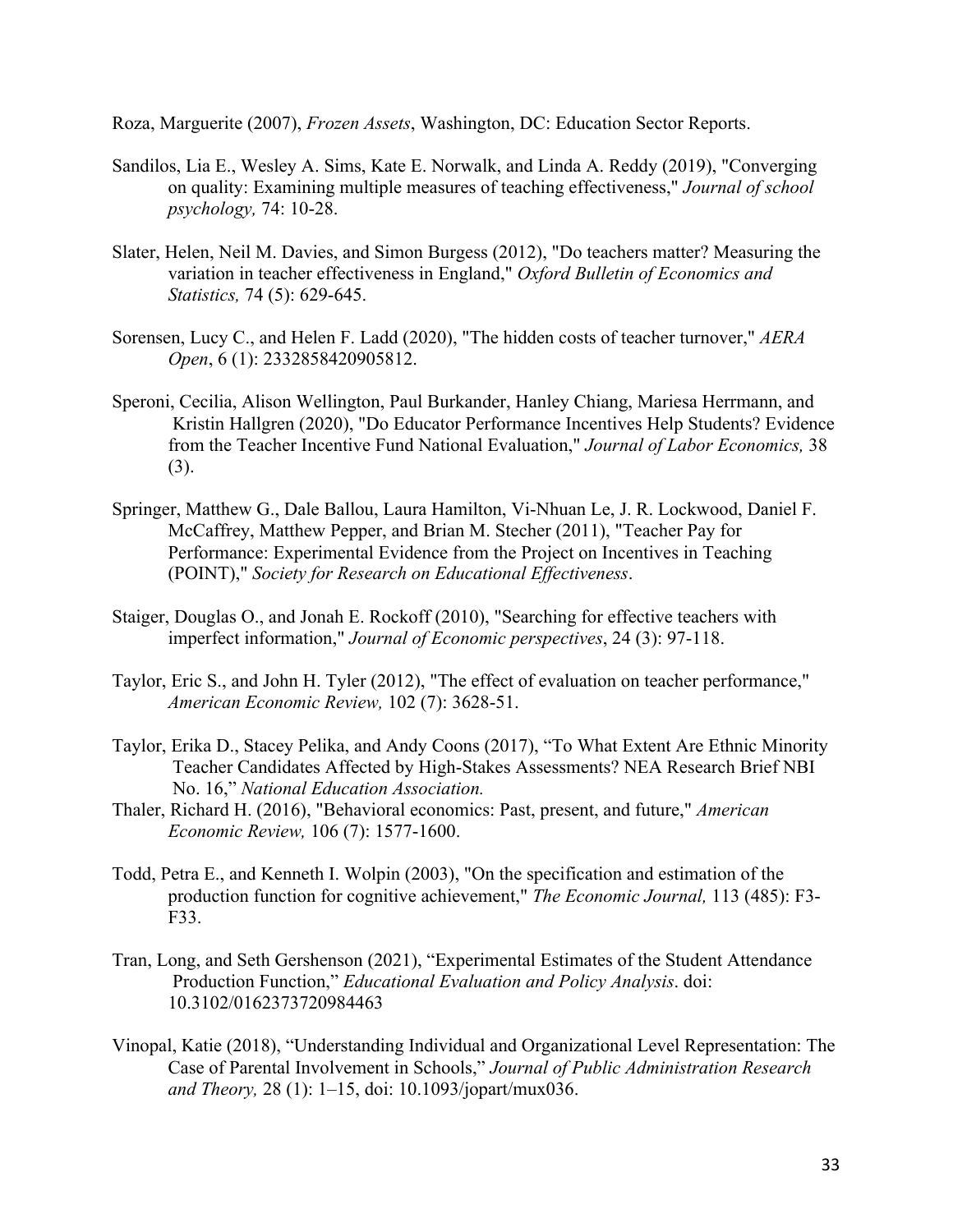- von Hippel, Paul T., Laura Bellows, Cynthia Osborne, Jane Arnold Lincove, and Nick Mills (2016), "Teacher quality differences between teacher preparation programs: How big? How reliable? Which programs are different?," *Economics of Education Review*, 53: 31- 45.
- Watt, Helen MG, and Paul W. Richardson (2012), "An introduction to teaching motivations in different countries: Comparisons using the FIT-Choice scale," *Asia-Pacific Journal of Teacher Education,* 40 (3): 185-197.
- Whitehurst, Grover J., Matthew M. Chingos, and Katharine M. Lindquist (2014), "Evaluating teachers with classroom observations," *Brown Center on Education Policy: Brookings Institute*.
- Wiswall, Matthew (2013), "The dynamics of teacher quality," *Journal of Public Economics,* 100 (2013): 61-78.
- Xu, Zeyu, Jane Hannaway, and Colin Taylor (2011), "Making a difference? The effects of Teach for America in high school," *Journal of Policy Analysis and Management,* 30 (3): 447- 469.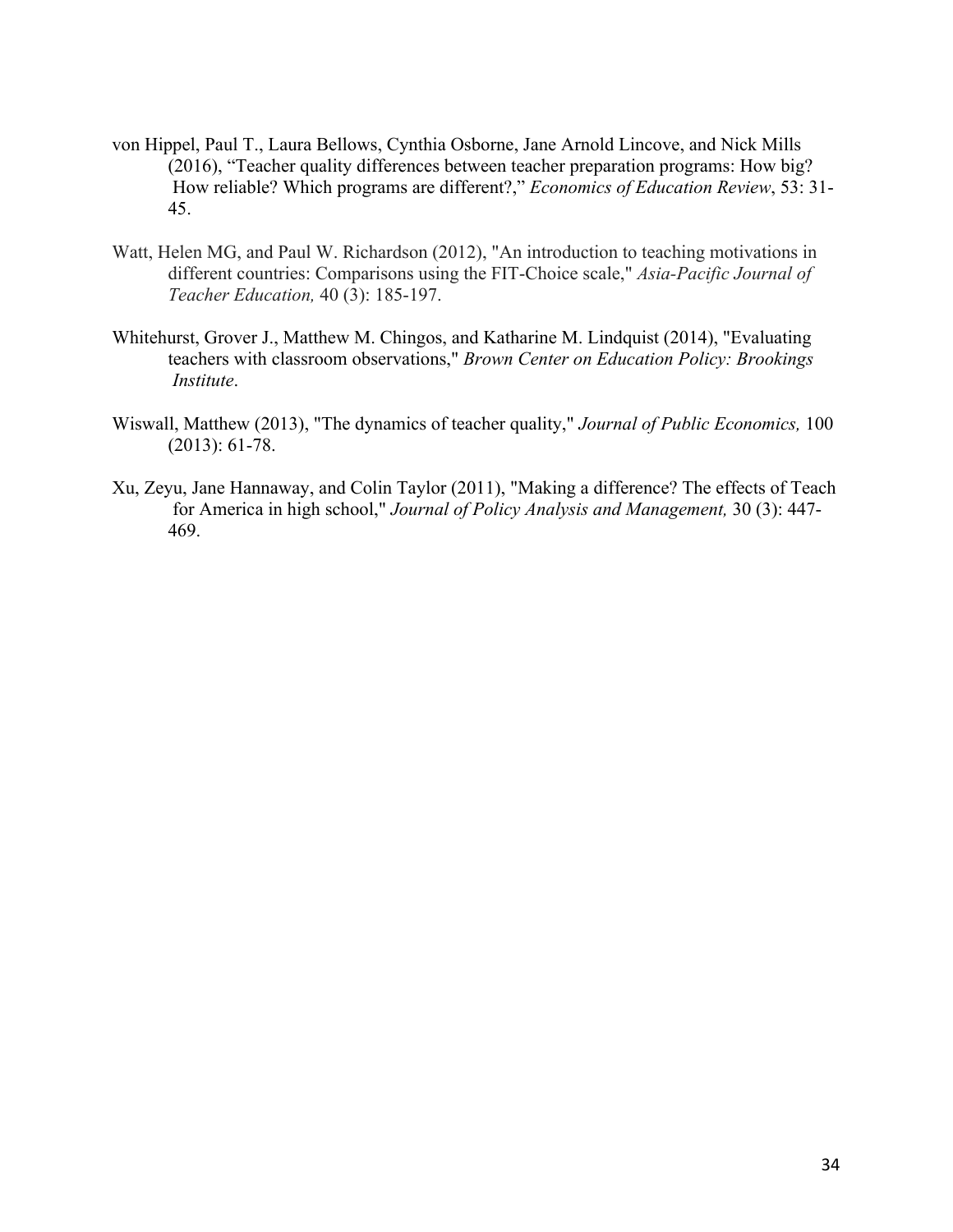| www.vu            |                   |                |           |                         |
|-------------------|-------------------|----------------|-----------|-------------------------|
| Math SD           | Reading SD        | Locale         | Level     | Study                   |
|                   | (2)               | (3)            | (4)       | $\left(5\right)$        |
| 0.11              | 0.10              | New Jersey     | Primary   | Rockoff (2004)          |
| 0.11              | 0.10              | Texas          | Primary   | Rivkin et al. (2005)    |
| 0.15              | 0.11              | North Carolina | Primary   | Rothstein (2010)        |
| 0.16              | 0.12              | NYC.           | Primary   | Chetty et al. $(2014a)$ |
| 0.19              | 0.11 <sup>a</sup> | Pakistan       | Primary   | Bau and Das (2020)      |
| 0.13              |                   | Chicago        | Secondary | Aaronson et al. (2007)  |
| 0.07              | 0.02              | North Carolina | Secondary | Jackson $(2014)$        |
| 0.13              | 0.06              | US             | Secondary | Goldhaber et al. (2013) |
| 0.17 <sup>b</sup> |                   | England        | Secondary | Slater et al. $(2012)$  |
|                   |                   |                |           |                         |

**Table 1. Value-added Estimates of a 1-SD Increase in Teacher Effectiveness on Test Scores** 

a Urdu, the national language of Pakistan.

b Averaged across math, science, and reading.

Abbreviations: standard deviations (SD), New York City (NYC).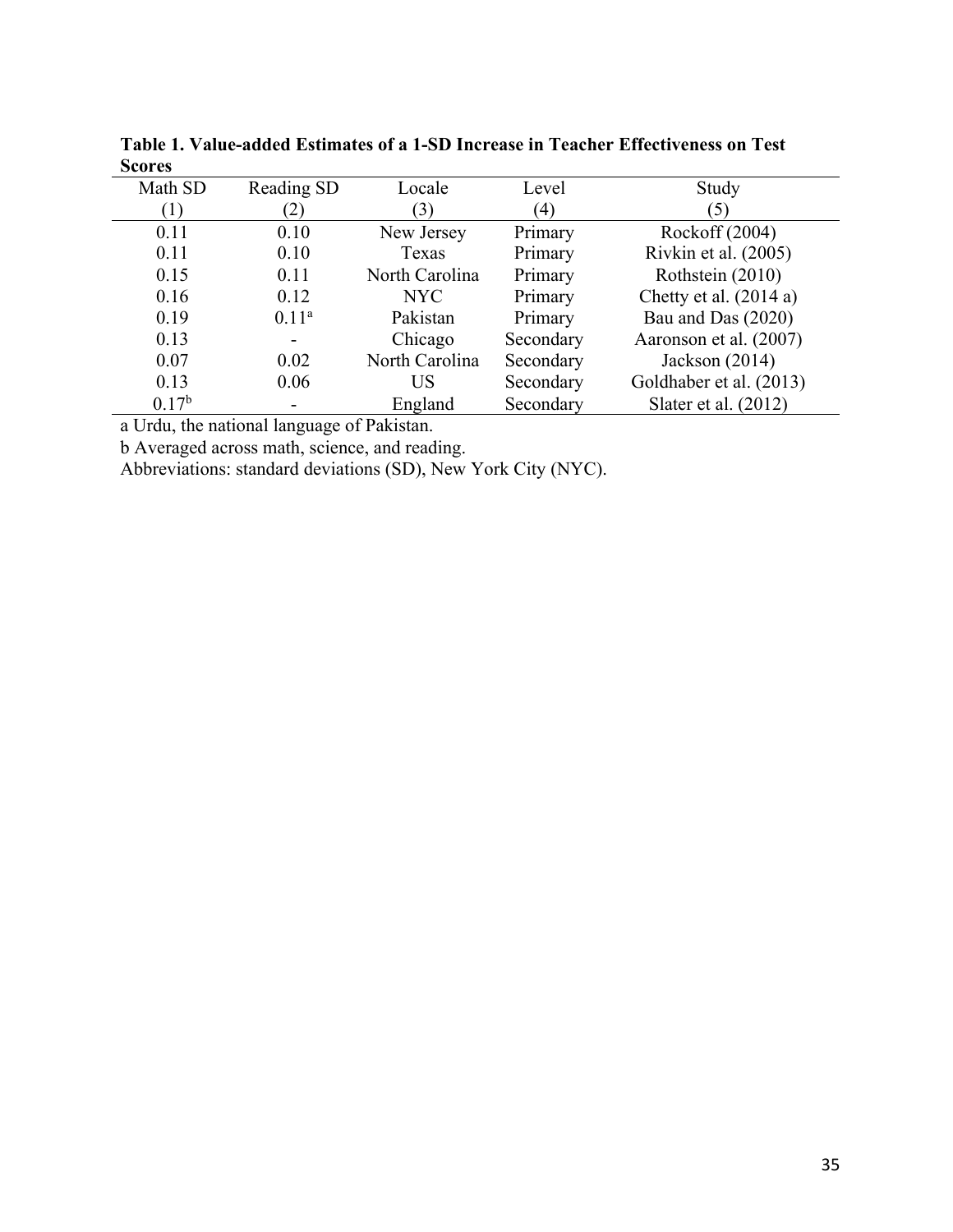| Outcome                                      | Effect  | Locale                        | Level     | Study                      |  |
|----------------------------------------------|---------|-------------------------------|-----------|----------------------------|--|
| (1)                                          | (2)     | (3)                           | (4)       | (5)                        |  |
| Absences                                     | $-0.07$ | North<br>Carolina             | Primary   | Gershenson (2016 a)        |  |
| Absences                                     | $-50\%$ | Large urban<br>district       | Secondary | Liu and Loeb $(2020)$      |  |
| Grit / Effort                                | 0.14    | 6 large MET<br>(US) districts | Primary   | Kraft (2019)               |  |
| "Non-cognitive"<br>skill" index <sup>a</sup> | 0.08    | North<br>Carolina             | Secondary | Jackson $(2018)$           |  |
| Self-reported:                               |         |                               |           |                            |  |
| self-efficacy                                | 0.14    | 4 large US                    | Primary   | Blazar and Kraft<br>(2017) |  |
| happiness                                    | 0.31    | districts                     |           |                            |  |
| behavior                                     | 0.15    |                               |           |                            |  |
| College at 20                                | 37%     |                               |           |                            |  |
| Earnings at 28                               | $1.3\%$ | <b>NYC</b>                    | Primary   | Chetty et al. $(2014 b)$   |  |
| Teenage birth                                | 4.6%    |                               |           |                            |  |

**Table 2. Value-added Estimates of Teacher Effects on Non-academic Outcomes** 

a Index is a weighted average of grades, on-time grade progression, absences, and suspensions. Effect refers to effect of a 1-standard deviation (SD) increase in teacher effectiveness unless otherwise noted. MET refers to the Measures of Effective Teaching Study.